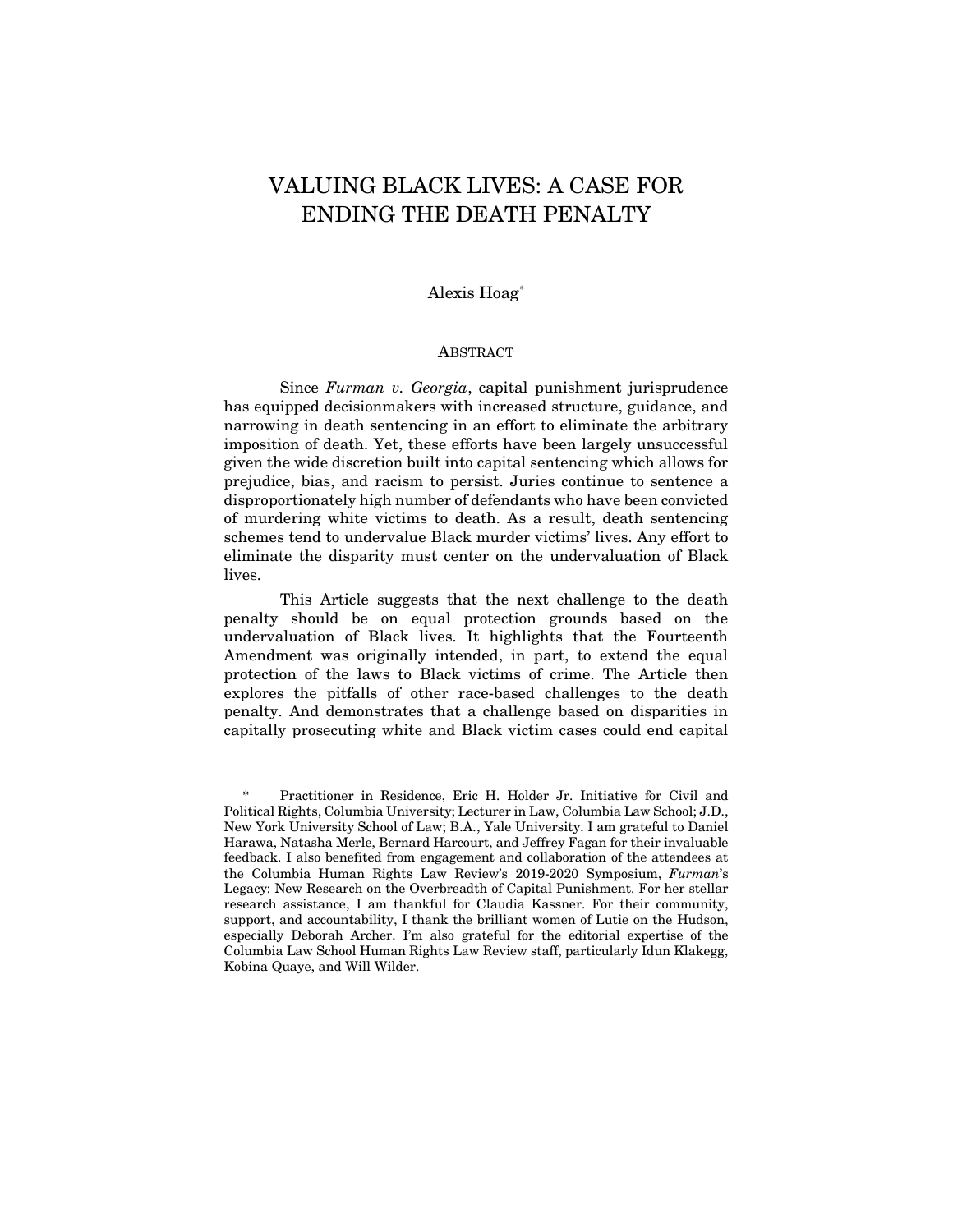punishment. The Article concludes with a road map for what a challenge based on the undervaluation of Black lives would look like.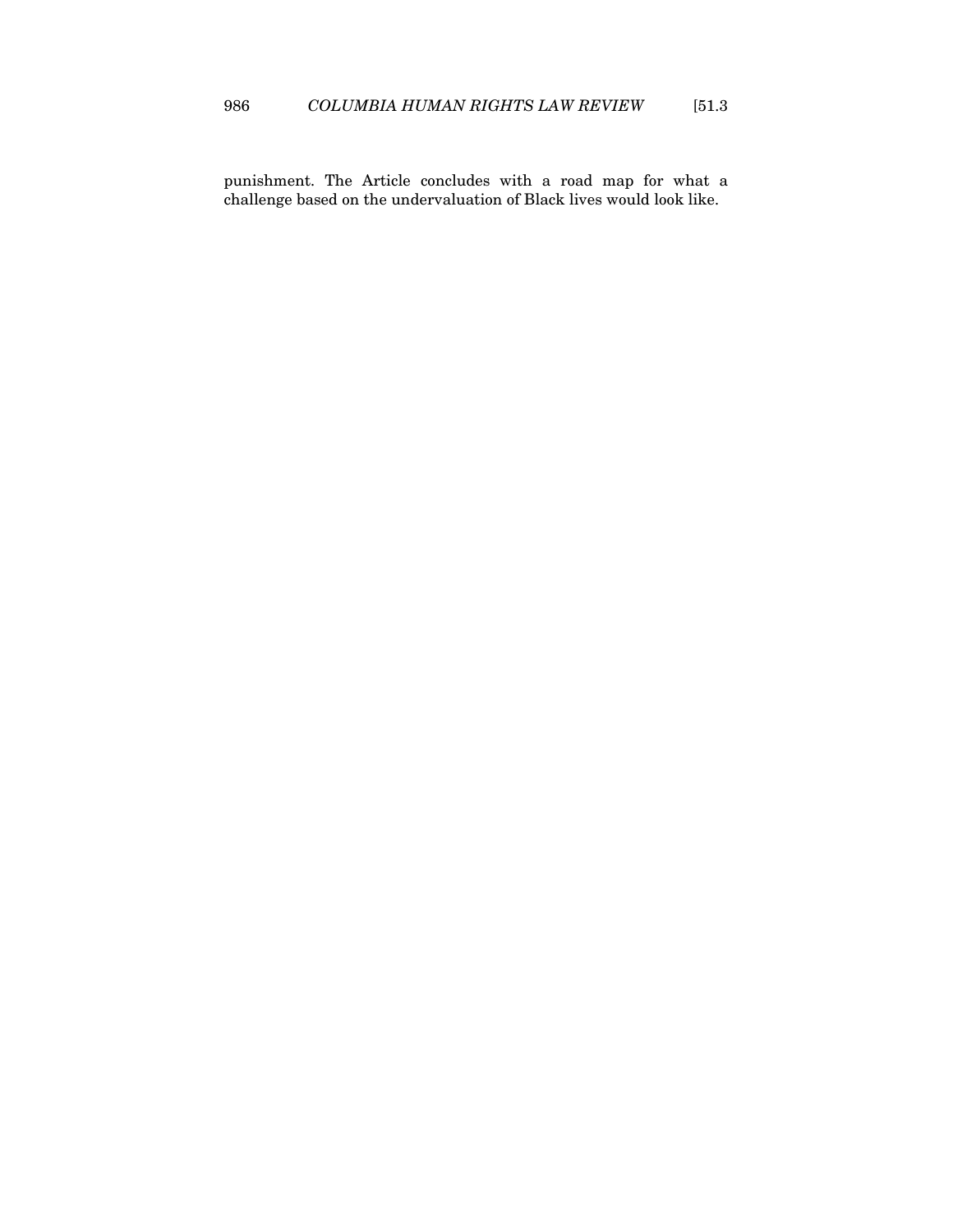## TABLE OF CONTENTS

| II. Early American Criminal Law and the Fourteenth Amendment as  |  |
|------------------------------------------------------------------|--|
|                                                                  |  |
|                                                                  |  |
|                                                                  |  |
| III. Challenging Capital Punishment Under the Fourteenth         |  |
|                                                                  |  |
| IV. Challenging the Death Penalty Based on the Undervaluation of |  |
|                                                                  |  |
| A. Standing and Selection of Parties to Raise the Claim 1006     |  |
|                                                                  |  |
|                                                                  |  |
|                                                                  |  |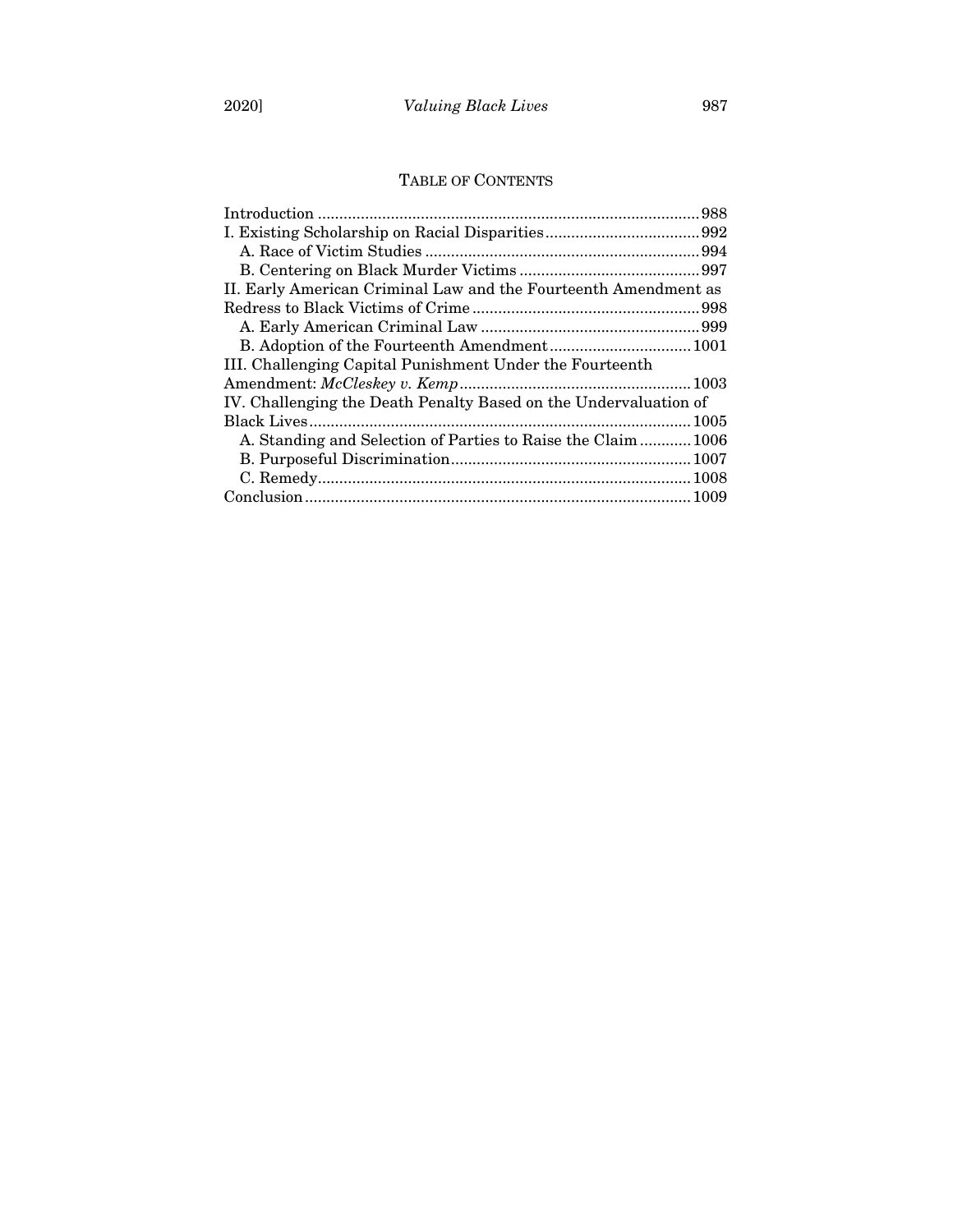#### INTRODUCTION

<span id="page-3-0"></span>On October 15, 1986, Mary Beth Westmoreland appeared before the United States Supreme Court on behalf of the State of Georgia to defend the State's racially disparate death sentencing scheme.<sup>[1](#page-3-1)</sup> One of the Justices asked Ms. Westmoreland to explain why Georgia treated "white victim cases ... [as] consistently more serious."[2](#page-3-2) She responded,

> [O]ut of the black victim cases . . . you'll find perhaps over a thousand occur in something like a family dispute, a lover dispute, a fight involving liquor of some sort, where some . . . one party is drunk or the [o]ther party is drunk. Those types of disputes occur so frequently in black victim cases that they . . . fall out of the system much earlier, and—leaving the much m[o]re aggravated, the more highly aggravated white victim cases, involving armed robberies, and such things as property disputes. . . . And for whatever reason, frequently more times we'll see torture cases involving white victim cases than you do in black victim cases."[3](#page-3-3)

Each of Ms. Westmoreland's examples—drunken disputes, family disputes, disputes among lovers—reflected racist stereotypes and unfounded value judgments as to the worthiness of Black lives; none of these cases were supported by empirical evidence. The case, brought by Warren McCleskey, a Black man sentenced to die for murdering a white victim, relied on a detailed statistical study to propose a different explanation: that Georgia unconstitutionally relied on race—the victim's white race and the defendant's Black race—when determining who to sentence to death. In fact, relying on the study's findings, John Boger, arguing on behalf of Mr. McCleskey, explained that Georgia's death penalty treated "[t]he color of a defendant's skin...or that of his victim...as grave an aggravating circumstance . . . as those expressly designated by Georgia's legislature."[4](#page-3-4) Moreover, that such discrimination was based on "a

<span id="page-3-2"></span><span id="page-3-1"></span><sup>1.</sup> Transcript of Oral Argument at 30, McCleskey v. Kemp, 481 U.S. 279 (1986) (No. 84-6811).

<sup>2</sup>*. Id.* at 43.

<sup>3</sup>*. Id.*

<span id="page-3-4"></span><span id="page-3-3"></span><sup>4</sup>*. Id.* at 4; *see also* Brief for Petitioner at 33, McCleskey v. Kemp, 481 U.S. 279 (1986) (No. 84-6811) ("[T]he race of the defendant and the race of the victim proved to be as powerful determinants of capital sentencing in Georgia as many of Georgia's statutory aggravating circumstances.").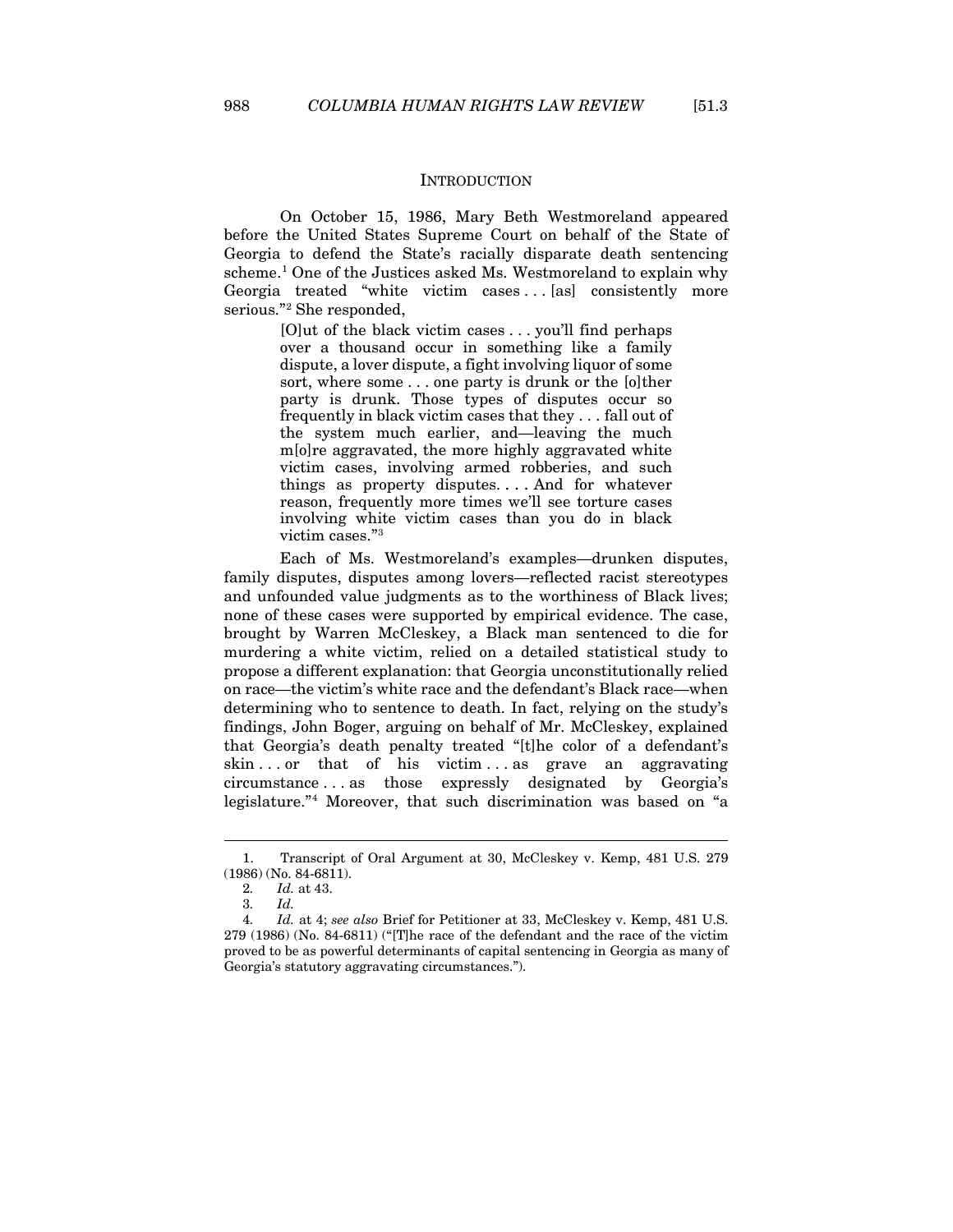century-old pattern in the State of Georgia of animosity" against Black defendants, particularly those accused of harming white victims.<sup>[5](#page-4-0)</sup>

Since its inception, the disproportionate imposition of the death penalty has denied murdered Black victims the equal protection of the laws. Capital punishment is supposed to be reserved for those who commit the "worst of the worst" crimes.<sup>[6](#page-4-1)</sup> Instead, as a result of bias, prejudice and racism, it is disproportionality reserved for those charged with killing white victims.<sup>[7](#page-4-2)</sup> Over the last fifty years, death penalty jurisprudence has provided increasing amounts of structure, guidance, and narrowing to eliminate the arbitrary imposition of death.<sup>[8](#page-4-3)</sup> I argue that these efforts have been largely unsuccessful given the wide discretion built into capital sentencing which allows for racism to operate undetected.[9](#page-4-4)

In 1972, a plurality of the Supreme Court held in *Furman v. Georgia* that capital punishment, as administered at the time, violated the Constitution.[10](#page-4-5) In so holding, members of the Court acknowledged

<span id="page-4-2"></span>7*. See* Sheri Lynn Johnson et al., *The Delaware Death Penalty: An Empirical Study*, 97 IOWA L. REV. 1925, 1941 (2012) (reporting race-of-victim disparities in Delaware and eight other states).

<span id="page-4-3"></span>8*. See*, *e.g.*, Furman v. Georgia, 408 U.S. 238 (1972) (plurality) (holding death sentencing schemes nationwide violated the Eighth Amendment); Gregg v. Georgia, 428 U.S. 227 (1976) (approving death sentencing schemes requiring bifurcated trials and juries to weigh aggravating and mitigating circumstances in sentencing); Coker v. Georgia, 433 U.S. 584 (1977) (prohibiting death penalty for non-homicidal offenses); Ford v. Wainwright, 477 U.S. 399 (1986) (prohibiting death penalty for those adjudicated insane); Atkins v. Virginia, 536 U.S. 304 (2001) (prohibiting execution of defendants with intellectual disability); Roper v. Simmons, 543 U.S. 551 (2006) (prohibiting death penalty for individuals under age 18 at time of offense); Madison v. Alabama, 586 U.S. \_\_, 139 S. Ct. 718 (2019) (prohibiting execution of defendant whose mental illness prevented memory of the crime).

<span id="page-4-5"></span><span id="page-4-4"></span>9*. See* Turner v. Murray, 476 U.S. 28, 35 (1986) ("Because of the range of discretion . . . in a capital sentencing hearing, there is a unique opportunity for racial prejudice to operate but remain undetected.").

10*. See Furman*, 408 U.S. at 238.

<span id="page-4-0"></span><sup>5.</sup> Transcript of Oral Argument at 26, McCleskey v. Kemp, 481 U.S. 279 (1986) (No. 84-6811).

<span id="page-4-1"></span><sup>6.</sup> Kansas v. Marsh, 548 U.S. 163, 206 (2006) (Souter, J., dissenting); *see also* Roper v. Simmons, 543 U.S. 551, 568 (2005) ("Capital punishment must be limited to those offenders who commit 'a narrow category of the most serious crimes' and whose extreme culpability makes them 'the most deserving of execution.'" (quoting Atkins v. Virginia, 536 U.S. 304*,* 319 (2002))); Editorial Board, *Louisiana's Color-Coded Death Penalty*, N.Y. TIMES (May 9, 2016), https://www.nytimes. com/2016/05/09/opinion/louisianas-color-coded-death-penalty.html (on file with the *Columbia Human Rights Law Review*) (arguing that although the death penalty is supposedly reserved for the "worst of the worst," it is instead imposed based on skin color).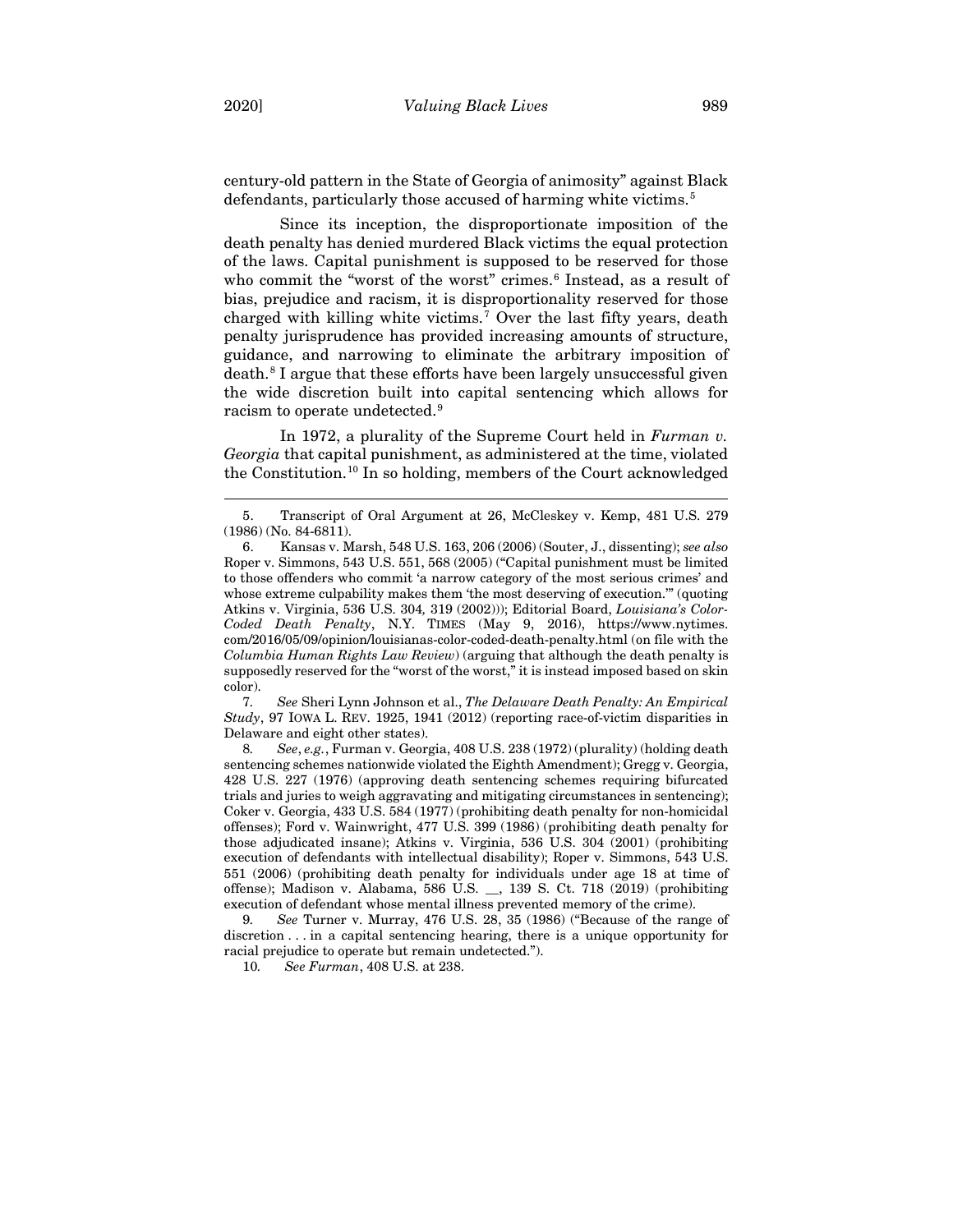that the death penalty had only been applied in "freakishly or spectacularly rare" cases, with little predictability relative to the nature of the crime.[11](#page-5-0) The decision immediately voided all death sentences in the nation.[12](#page-5-1) However, shortly after *Furman*, the Court reinstated capital punishment in *Gregg v. Georgia*, approving death sentencing schemes that provided prosecutors and jurors with guided discretion in an attempt to eradicate prejudice and bias in the administration of death.<sup>[13](#page-5-2)</sup>

As was the case prior to *Furman*, the death penalty continues to be administered to the most disfavored members of society: the poor, those with mental illness, and Black people.<sup>[14](#page-5-3)</sup> The death penalty is still disproportionately sought and imposed against defendants accused of murdering white victims.[15](#page-5-4) For example, in 1990, the U.S. General

13*. Gregg*, 428 U.S. at 227.

<span id="page-5-3"></span><span id="page-5-2"></span>14*. See* Stephen Bright, *Counsel for the Poor: The Death Sentence Not for the Worst Crime but for the Worst Lawyer*, 103 YALE L.J. 1835, 1840 (1994) [hereinafter Bright, *Counsel for the Poor*] (writing that many people on death row are "distinguished by neither their records nor the circumstances of their crimes, but by their abject poverty, debilitating mental impairments, minimal intelligence, and the poor legal representation they received"); *see also* Stephen Bright, *The Role of Race, Poverty, Intellectual Disability, and Mental Illness in the Decline of the Death Penalty*, 49 U. RICH. L. REV. 671, 675 (2015) ("Capital punishment then [at the time *Furman* was decided], as it is now, was very much tied to race—the oppression of African Americans, carried out by this country's criminal courts.").

<span id="page-5-4"></span>15*. See, e.g.*, David C. Baldus et al., *Racial Discrimination and the Death Penalty in the Post-*Furman *Era: An Empirical and Legal Overview, with Recent Findings from Philadelphia*, 83 CORNELL L. REV. 1638, 1711–15 (1998) (finding evidence from Philadelphia of race-of-victim disparities in death penalty sentencing); Scott Phillips, *Continued Racial Disparities in the Capital of Capital Punishment: The Rosenthal Era*, 50 HOUSTON L. REV. 131, 135 (2012) (noting that in Houston from 2001 to 2008, death sentences were more likely to be imposed when the victim was white); Michael L. Radelet & Glenn L. Pierce, *Race and Death Sentencing in North Carolina: 1980–2007*, 89 N.C. L. REV. 2119, 2123 (2011) (similarly finding race-of-victim disparities in death sentencing in North Carolina from 1980 to 2007) [hereinafter Radelet & Pierce, *North Carolina*]; Christopher Slobogin, *The Death Penalty in Florida*, 1 ELON L. REV. 17, 54 (2009) (making recommendations for Florida death sentencing based on studies finding racial disparities); Raymond Paternoster et al., *Justice by Geography and Race: The Administration of the Death Penalty in Maryland, 1978–1999*, 4 U. MD. L.J. RACE RELIGION GENDER & CLASS 1, 90 (2004) (finding race-of-victim disparities at different decision-making points in death penalty sentencing in Maryland from 1978–1999); Michael L. Radelet & Glenn L. Pierce, *Race and Prosecutorial*

<span id="page-5-6"></span><span id="page-5-5"></span><sup>11</sup>*. Id.* at 293 (Brennan, J., concurring); *id.* at 310 (Stewart, J., concurring).

<span id="page-5-1"></span><span id="page-5-0"></span><sup>12</sup>*. See* Fred P. Graham, *Court Spares 600*, N.Y. TIMES (June 30, 1972), https://www.nytimes.com/1972/06/30/archives/court-spares-600-4-justices-namedby-nixon-all-dissent-in-historic.html (on file with the *Columbia Human Rights Law Review*).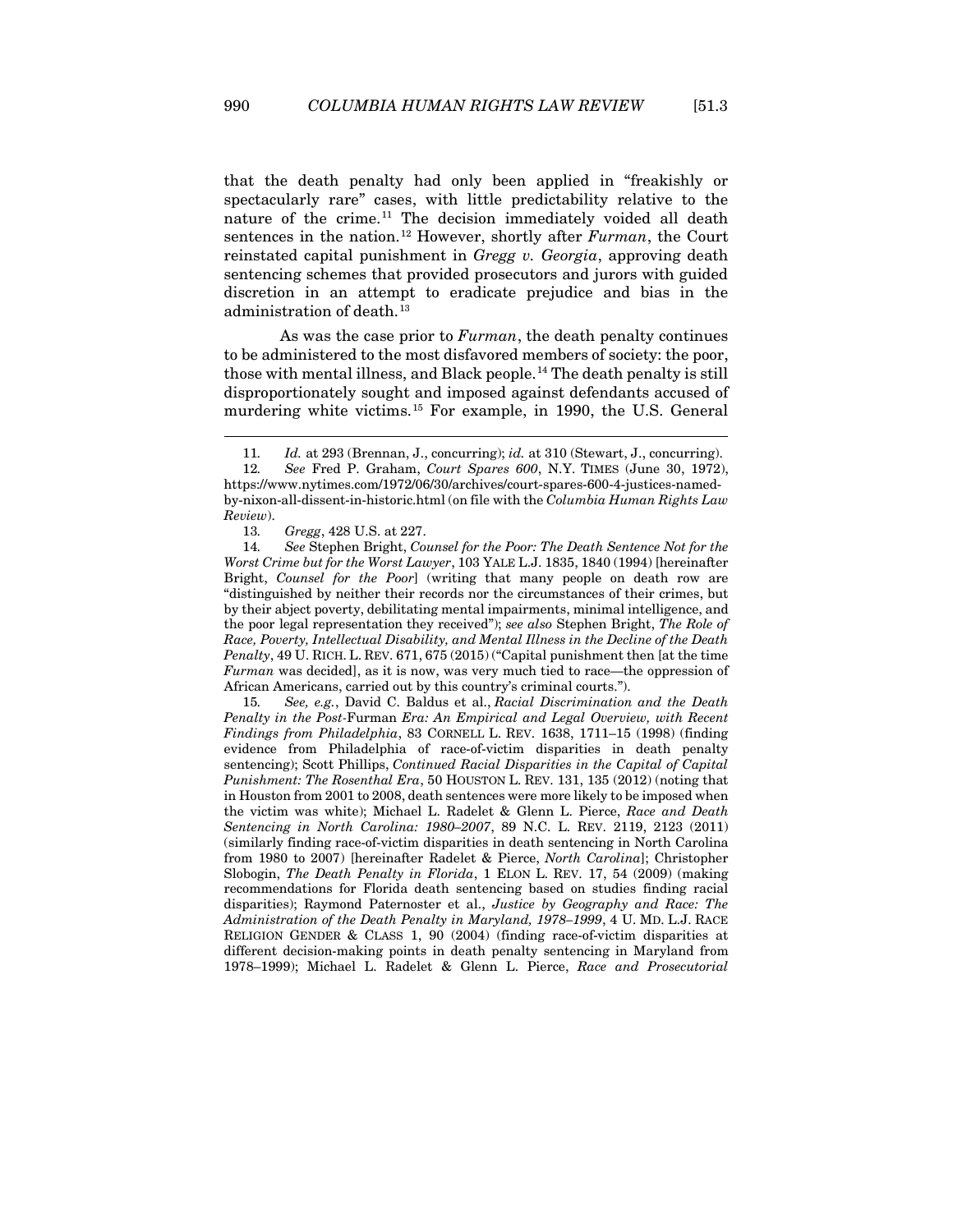Accounting Office ("GAO") conducted a comprehensive study of death penalty cases decided since *Furman*. The GAO concluded that "[i]n 82 percent of the studies . . . those who murdered whites were found to be more likely to be sentenced to death than those who murdered blacks."[16](#page-6-0) In addition, the report found that "[t]he race of victim influence . . . was stronger for the earlier stages of the judicial process (e.g. prosecutorial decision to charge defendant with a capital offense . . .)."[17](#page-6-1) These trends have remained consistent over time.

<span id="page-6-7"></span>Any death sentencing scheme is unlikely to eradicate racism from its operation where the American public and the justice system continue to undervalue Black lives.[18](#page-6-2) Where multiple actors in the justice system—law enforcement, prosecuting attorneys, and the jury—all contribute to consistent race-of-victim disparities in death sentencing, there can be no constitutional administration of capital punishment. My argument, therefore, is that a successful challenge to the death penalty must be centered on the undervaluation of Black lives. If proven, the appropriate remedy is *not* to extend capital punishment to those who murder Black victims,<sup>[19](#page-6-3)</sup> because absent automatic death sentencing for certain crimes, which the Court already invalidated, $20$  the law cannot force prosecutors to seek death and juries to impose death in Black victim cases. Rather, the appropriate remedy is to abolish the death penalty altogether.

<span id="page-6-6"></span>To date, the Court has never made an equal protection determination regarding the constitutionality of the death penalty vis-à-vis the undervaluation of Black lives.<sup>[21](#page-6-5)</sup> In order to assert this claim,

20*. See* Gregg v. Georgia, 428 U.S. 199 n. 50 (1976).

<span id="page-6-5"></span><span id="page-6-4"></span>21*. See* McCleskey v. Kemp, 481 U.S. 279, 291 (1987) (examining whether Georgia's death penalty violated the Eighth and Fourteenth Amendments because "persons who murder whites are more likely to be sentenced to death than persons who murder blacks, and black murderers are more likely to be sentenced to death

*Discretion in Homicide Cases*, 19 LAW & SOC. REV. 587, 612 (1985) (finding that prosecutors in Florida were more likely to selectively upgrade a case to justify the death penalty when the victim is white).

<span id="page-6-0"></span><sup>16.</sup> U.S. GEN. ACCOUNTING OFF., GAO GDD-90-57, DEATH PENALTY SENTENCING: RESEARCH INDICATES PATTERN OF RACIAL DISPARITIES 5 (1990).

<sup>17</sup>*. Id.*

<span id="page-6-2"></span><span id="page-6-1"></span><sup>18</sup>*. See* Anthony C. Amsterdam, *Opening Remarks: Race and the Death Penalty Before and After* McCleskey, 39 COLUM. HUM. RTS. L. REV. 34, 38–40 (2007).

<span id="page-6-3"></span><sup>19</sup>*. See* Randall Kennedy, McCleskey v. Kemp*: Race, Capital Punishment, and the Supreme Court*, 101 HARV. L. REV. 1388, 1392 (1988) ("[M]ost killers of blacks are other blacks. Thus, if killers of blacks are sentenced to death with the same frequency as similarly situated killers of whites, the number of blacks sentenced to death may well increase.").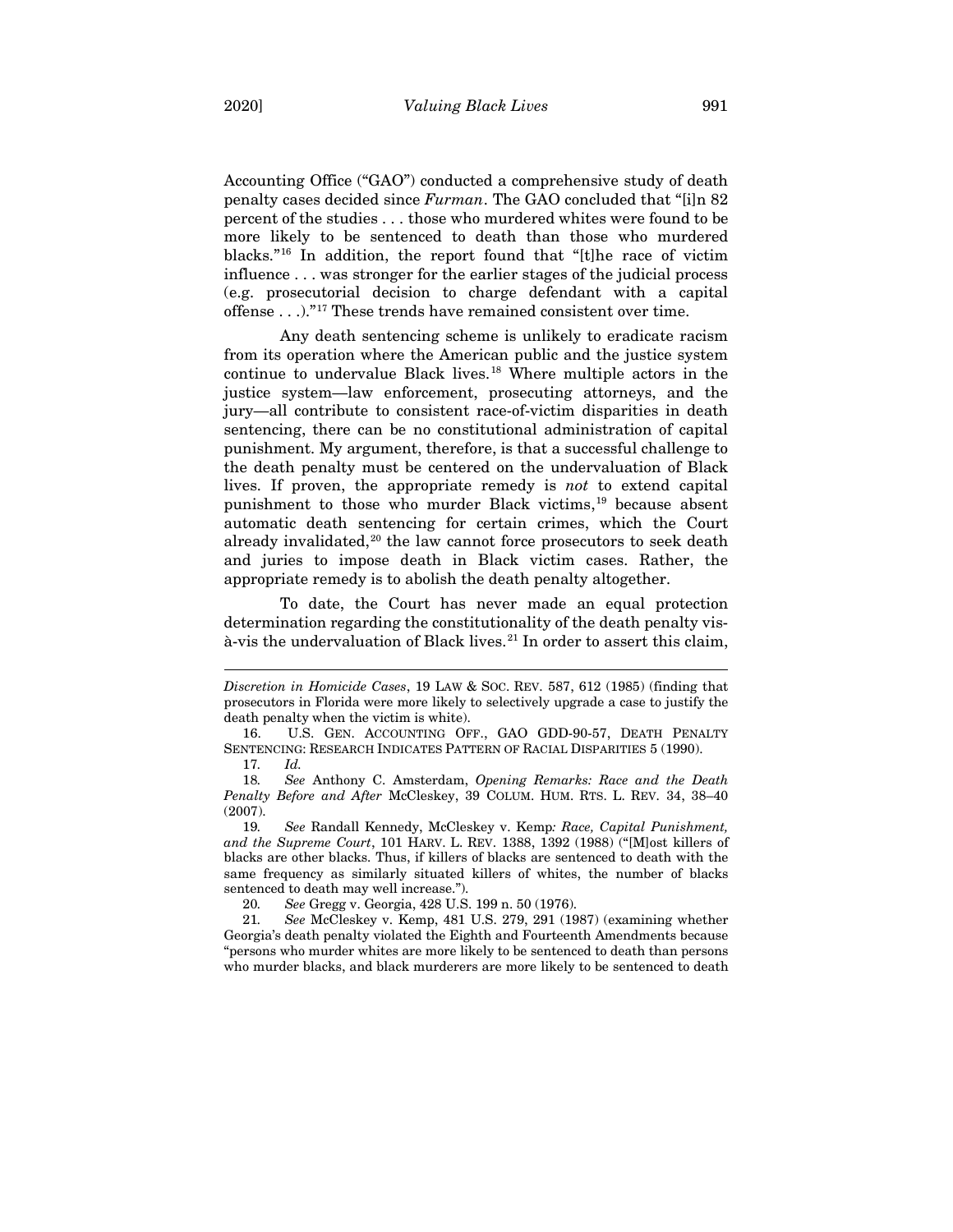a Black defendant sentenced to death for the murder of a white victim would therefore be required to show that the state declined to seek death against another defendant in a similarly aggravated case involving a Black victim, present data supporting that showing, and provide proof that the decision makers in the Black victim case acted with discriminatory purpose in declining to seek death.

An examination of early criminal laws and the legislative history of the Fourteenth Amendment make a strong case for advancing this challenge. Part I surveys existing scholarship on racial disparities in death sentencing based on the race of the victim. Part II covers antebellum history of racial disparities in criminal laws and how the passage of the Fourteenth Amendment was intended, in part, to extend the equal protection of the law to Black victims of crime. Part III discusses the Court's decision in *McCleskey* and the lessons learned. Lastly, Part IV proposes what a challenge based on the undervaluing of Black life would look like.

#### I. EXISTING SCHOLARSHIP ON RACIAL DISPARITIES

<span id="page-7-0"></span>Multiple actors in the criminal justice system contribute to death sentencing disparities based on the victim's race. Recent scholarship indicates that the police are one of the first actors to contribute to this disparity when they identify potential suspects during the investigation of death-eligible cases.<sup>[22](#page-7-1)</sup> Further, numerous studies show that prosecuting attorneys contribute to the disparity when determining whether to seek death in a murder case<sup>[23](#page-7-2)</sup> and when

<span id="page-7-2"></span>23*. See generally* Angela J. Davis, *Prosecution and Race: The Power and Privilege of Discretion*, 67 FORDHAM L. REV. 13 (1998) (discussing the role race plays in a prosecuting attorney's exercise of discretion). For discussions of prosecutorial decision making, race, and the death penalty, *see* David Baldus et al., *Comparative Review of Death Sentences: An Empirical Study of the Georgia Experience*, 74 J. CRIM. L. & CRIMINOLOGY 661, 709–10 (1983) (finding that prosecutors sought the death penalty in 70% of cases involving a Black defendant and a white victim, while in only 15% cases involving a Black defendant and Black victim, and in 19% of cases involving a white defendant and Black victim); Raymond Paternoster, *Prosecutor Discretion in Requesting the Death Penalty: A Case of Victim-Based Racial* 

than white murderers."). In denying Mr. McCleskey's challenge, the Court noted that he was "not seek[ing] to assert . . . the rights of black murder victims in general." *Id.* at 8.

<span id="page-7-1"></span><sup>22</sup>*. See* Jeffrey Fagan & Amanda Geller, *Police, Race, and the Production of Capital Homicides*, 23 BERKELEY J. CRIM. L. 261, 266 (2018) (reviewing "every homicide reported between 1976 and 2009," and finding "that homicides with White victims are significantly more likely to be 'cleared' by the arrest of a suspect than are homicides with minority victims.").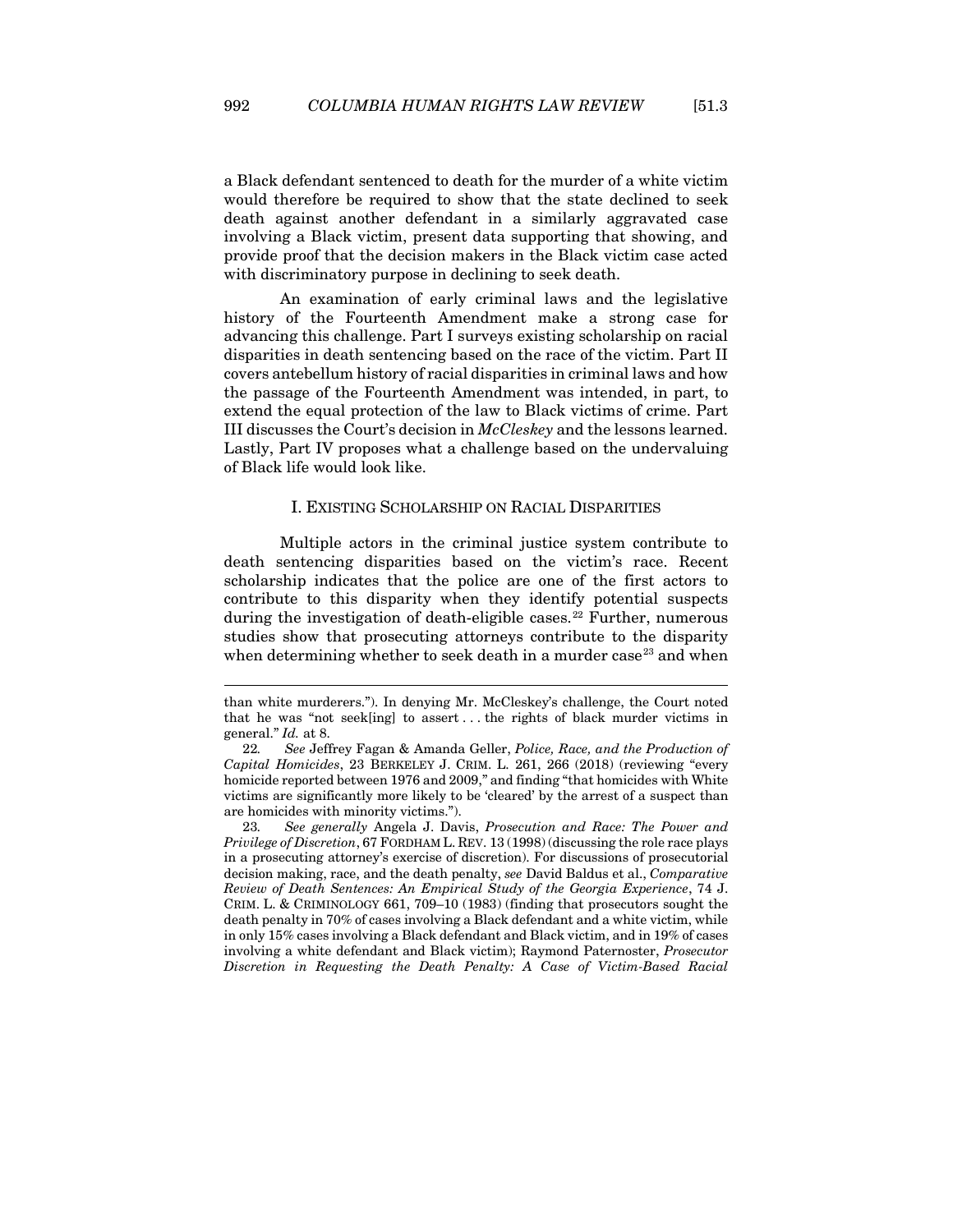unlawfully removing Black people from juries.<sup>[24](#page-8-0)</sup> Studies also show that juries are more likely to sentence defendants to death when the victim is white.<sup>[25](#page-8-1)</sup>

These troubling trends are the result of death sentencing laws that give broad discretion to police, prosecutors, and juries. Capital punishment post-*Gregg* enables state actors to rely on prejudice, bias, and racism—implicit or otherwise—when determining whether to seek death against similarly situated death-eligible defendants, and when

*Discrimination*, 18 LAW & SOC. REV. 437, 440 (1984) (noting that "evidence also suggest[ed] that killers of whites are more likely to be charged with capital homicide in the first instance"); Erwin Chemerinsky, *Eliminating Discrimination in Administering the Death Penalty: The Need for the Racial Justice Act*, 35 SANTA CLARA L. REV. 519, 521–23 (1995) (describing prosecutorial discretion and mentioning multiple studies showing that prosecutors are more likely to seek death when defendants are charged with murdering white victims than when they are charged with murdering Black victims); John M. Scheb II et al., *Race and the Death Penalty: An Empirical Assessment of First Degree Murder Convictions in Tennessee After* Gregg v. Georgia, 2 TENN. J. RACE GENDER & SOC. JUST. 1, 20–22 (2013) (finding that prosecutors are almost twice as likely to seek death when the victim is white).

<span id="page-8-0"></span><sup>24</sup>*. See* EQUAL JUSTICE INITIATIVE, ILLEGAL RACIAL DISCRIMINATION IN JURY SELECTION: A CONTINUING LEGACY 43 (2010), https://eji.org/sites/default/ files/illegal-racial-discrimination-in-jury-selection.pdf [https://perma.cc/Y5T9- 43CK] ("Exclusion of qualified citizens of color from jury service amounts, then, to the near-complete absence of minority perspective, influence, and power in the criminal justice system."); *see also* William J. Bowers et al., *Death Sentencing in Black and White: An Empirical Analysis of the Role of Jurors' Race and Jury Racial Composition*, 3 U. PA. J. CONST. L. 171, 241 (2001) (finding that all-white juries are much more likely to sentence Black defendants to death in cases involving white victims than when there is the presence of one or more Black males on the jury); *id.*  at 242 ("only white jurors are much more likely to vote for death as a result of their perception of the defendant's dangerousness" in cases involving Black defendants/white victims).

<span id="page-8-1"></span><sup>25</sup>*. See* Mona Lynch & Craig Haney, *Looking Across the Empathic Divide: Racialized Decision Making on the Capital Jury*, 2011 MICH. ST. L. REV. 573, 583 (2011) (describing a study where participants were significantly more likely to sentence Black defendants to death than similarly situated white defendants, and likelihood was greater for simulations involving a Black defendant and white victim); *see also* Jennifer L. Eberhardt et al., *Looking Deathworthy: Perceived Stereotypicality of Black Defendants Predicts Capital-Sentencing Outcomes*, 17 PSYCHOL. SCI. 383, 385 (2006) ("The salience of race [in cases involving white victims] may incline jurors to think about race as a relevant and useful heuristic for determining the blameworthiness of the defendant and the perniciousness of the crime.").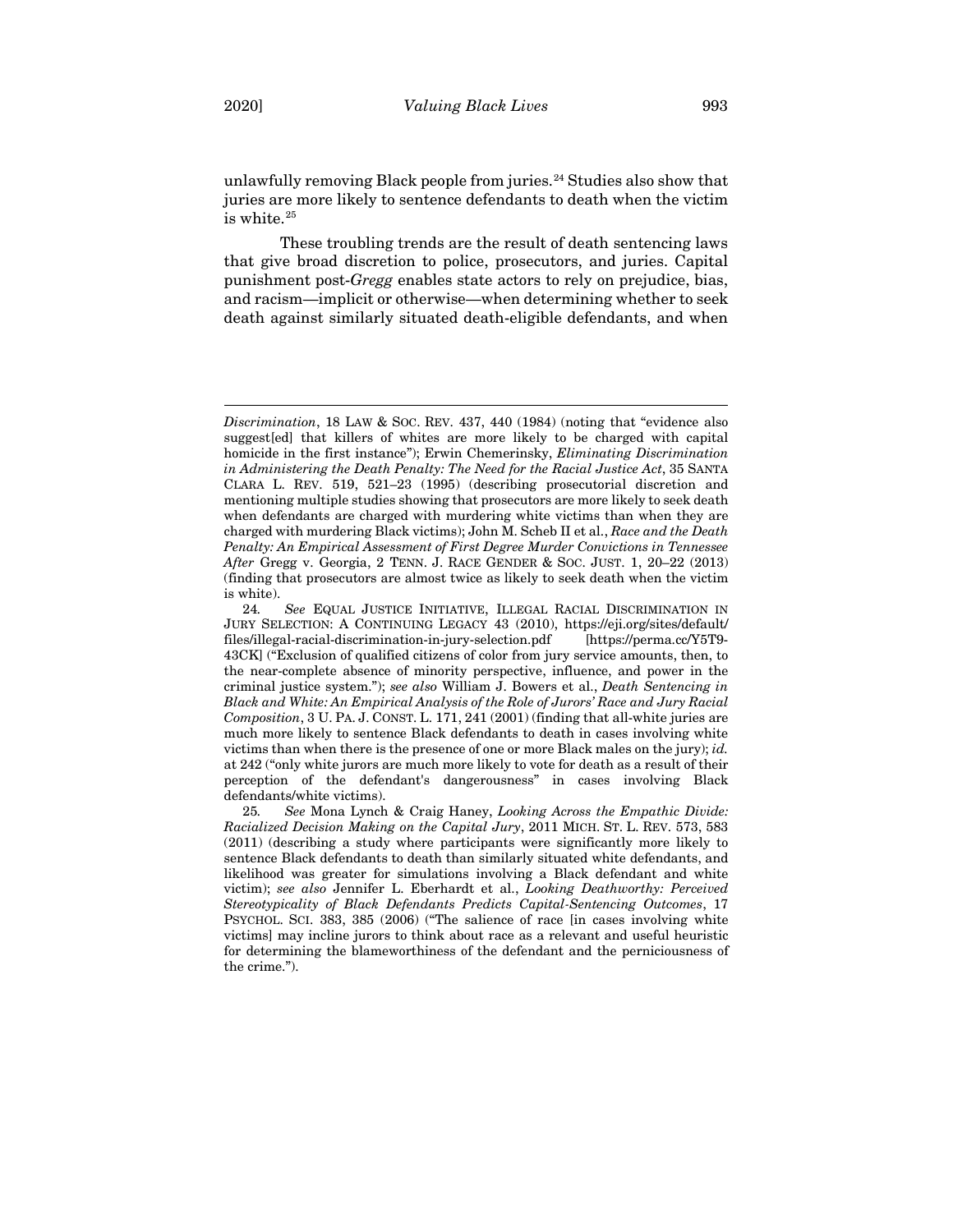deciding how much weight to assign aggravating and mitigating evidence during the sentencing hearing.<sup>[26](#page-9-1)</sup>

## <span id="page-9-0"></span>A. Race of Victim Studies

In 1998, Professor David Baldus led a thorough examination of post-*Furman* death penalty cases analyzing racial discrimination in capital sentencing.[27](#page-9-2) Baldus and his team surveyed existing studies measuring the impact of race-of-defendant and race-of-victim on death sentencing, most of which focused on cases involving Black defendants/white victims and white defendants/white victims. These studies showed that the chance of a case resulting in the death penalty were highest in Black defendant/white victim cases.<sup>[28](#page-9-3)</sup> Baldus also looked specifically at cases from Philadelphia to determine whether there was race-of-victim impact. Researchers identified nearly 1000 death eligible cases from 1983 to 1993 and analyzed the penalty phases of capital trials to determine what impact, if any, the defendant and victim's race had on sentencing.[29](#page-9-4) Baldus concluded that victim race was "particularly prominent" during the jury's determination of mitigation, and that the "magnitude and consistency" of the results would not be observable "if substantial equality existed in this system's treatment of defendants."[30](#page-9-5)

Six years later Baldus led another team to analyze the extent of racial discrimination in death sentencing.[31](#page-9-6) Baldus noted that prior to *Furman*, researchers paid little attention to race of victim data, focusing mostly on race of the defendant. Regardless, pre-*Furman* research from Georgia revealed that prosecutors were 4.3 times more likely to seek the death penalty against a defendant charged with murdering a white victim than a similarly situated defendant charged with murdering a Black victim.[32](#page-9-7) After surveying post-*Furman*

<span id="page-9-1"></span><sup>26</sup>*. See, e.g.*, Pulley v. Harris, 465 U.S. 37, 55 (1984) (Stevens, J., concurring) ("[T]he schemes [in *Furman*] vested essentially unfettered discretion in juries and trial judges to impose the death sentence."); Turner v. Murray, 476 U.S. 28, 35 (1986) (explaining that the "range of discretion" afforded jurors in "capital sentencing hearing[s]" provides a "unique opportunity for racial prejudice to operate but remain undetected.").

<sup>27.</sup> Baldus et al., *supra* not[e 15,](#page-5-5) at 1643.

<sup>28</sup>*. Id*. at 1658 n.61 (noting the 1990 GAO study).

<sup>29</sup>*. Id.* at 1665–75.

<sup>30</sup>*. Id.* at 1714–15.

<span id="page-9-7"></span><span id="page-9-6"></span><span id="page-9-5"></span><span id="page-9-4"></span><span id="page-9-3"></span><span id="page-9-2"></span><sup>31.</sup> David Baldus & George Woodworth, *Race Discrimination and the Legitimacy of Capital Punishment*, 53 DEPAUL L. REV. 1411 (2004).

<sup>32</sup>*. Id.* at 1423.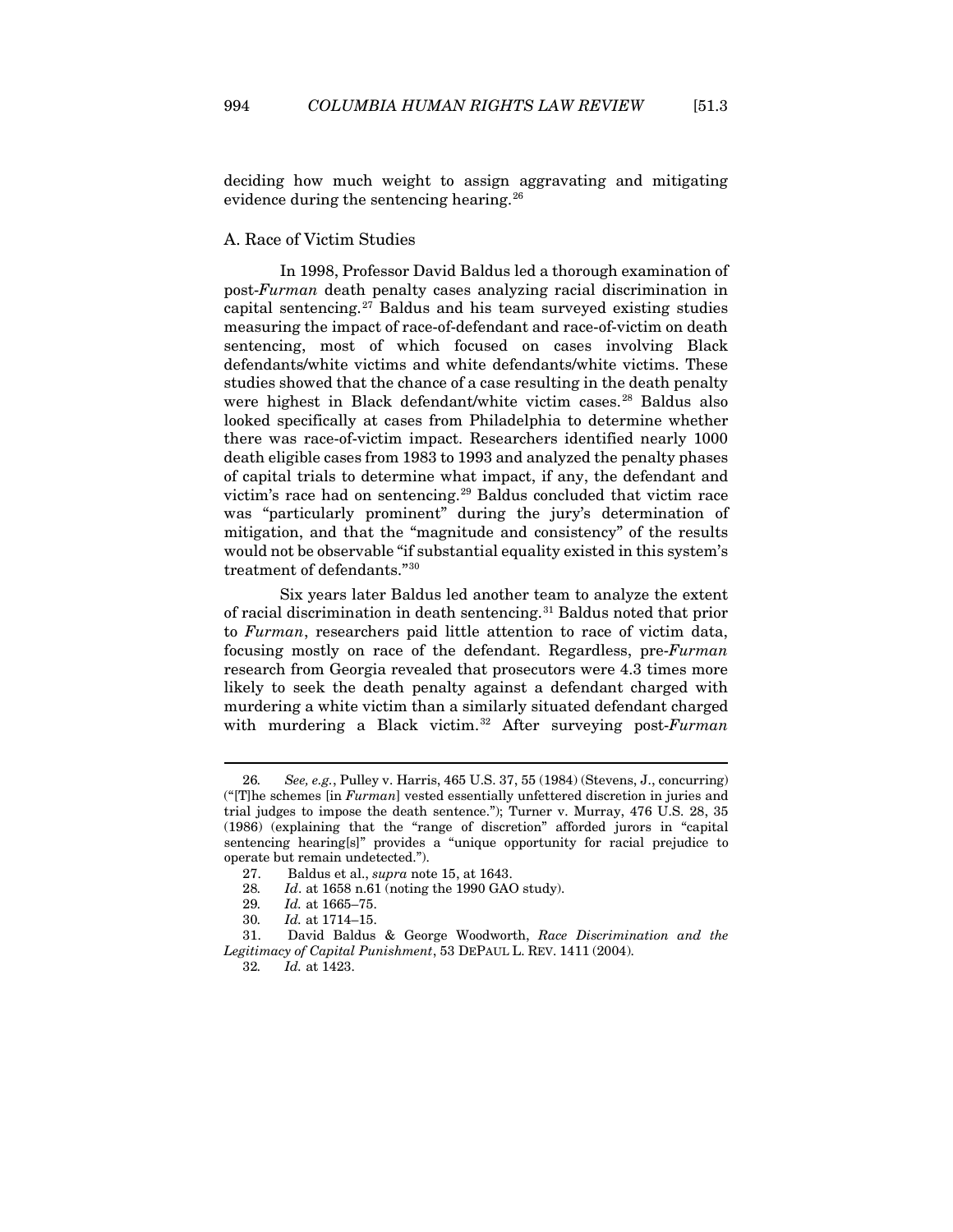scholarship, the team concluded that "race-of-victim influence was found at all stages of the criminal justice system" and was strongest at the earliest stages, such as when the prosecutor decided to seek death and in whether to proceed with trial rather than a plea offer.<sup>[33](#page-10-0)</sup>

One of the starkest race-of-victim disparities comes from a  $2015$  study of Louisiana murders.<sup>[34](#page-10-1)</sup> Using FBI statistics, Frank Baumgartner and Tim Lyman analyzed all homicides that occurred in the state between 1976 and 2011, and then continued to analyze death sentence and execution data through July 2015.<sup>[35](#page-10-2)</sup> Those who murdered white women were 12 times more likely to be sentenced to death than a defendant who murdered a Black male.<sup>[36](#page-10-3)</sup> Although Black men made up the majority of homicide victims in the state (61%), only 8% of those cases led to the execution of the perpetrator. Conversely, white women represented only 7% of all homicide victims, but 47% of those cases led to the defendant's execution.<sup>[37](#page-10-4)</sup> Here, the researchers concluded that "the families and communities of murdered black males [were] denied" equal protection of the laws.<sup>[38](#page-10-5)</sup> Indeed, no white person had been executed for a crime against a Black person in Louisiana since 1752.<sup>[39](#page-10-6)</sup>

Turning to North Carolina, Jack Boger and Isaac Unah examined death penalty cases from 1993 to 1997, finding that defendants whose victims were white were 3.5 times more likely to be sentenced to death than those with non-white victims.<sup>[40](#page-10-7)</sup> Unah noted that no matter how he and Boger analyzed the data, the whiteness of homicide victims "operate<sup>[d]</sup> as a 'silent aggravating circumstance' that ma[d]e[] death significantly more likely to be imposed."[41](#page-10-8) Michael

41*. Id*.

<sup>33</sup>*. Id.* at 1425.

<span id="page-10-1"></span><span id="page-10-0"></span><sup>34.</sup> Frank R. Baumgartner & Tim Lyman, *Race-of-Victim Discrepancies in Homicides and Executions, Louisiana 1976–2015*, 7 LOY. J. PUB. INT. L. 129 (2015). 35*. Id.* at 130–31.

<span id="page-10-3"></span><span id="page-10-2"></span><sup>36</sup>*. Id.* at 135 (noting that based on the race and gender of the victim in murder cases, death sentences imposed per 1000 homicides ranged from 57 for white female victims; 28 for white male; 18 for Black female; and only 5 for Black male victims).

<sup>37</sup>*. Id.* at 134.

<sup>38</sup>*. Id.* at 142.

<span id="page-10-6"></span><span id="page-10-5"></span><span id="page-10-4"></span><sup>39</sup>*. Id*. at 130; *see also* CAROL S. STEIKER & JORDAN M. STEIKER, COURTING DEATH: THE SUPREME COURT AND CAPITAL PUNISHMENT, 110 (2016).

<span id="page-10-8"></span><span id="page-10-7"></span><sup>40.</sup> Jack Boger & Isaac Unah, *Race and the Death Penalty in North Carolina—An Empirical Analysis: 1993–1997*, DEATH PENALTY INFO. CTR. (2001), https://deathpenaltyinfo.org/resources/publications-and-testimony/studies/raceand-the-death-penalty-in-north-carolina [https://perma.cc/A9EZ-HRYA].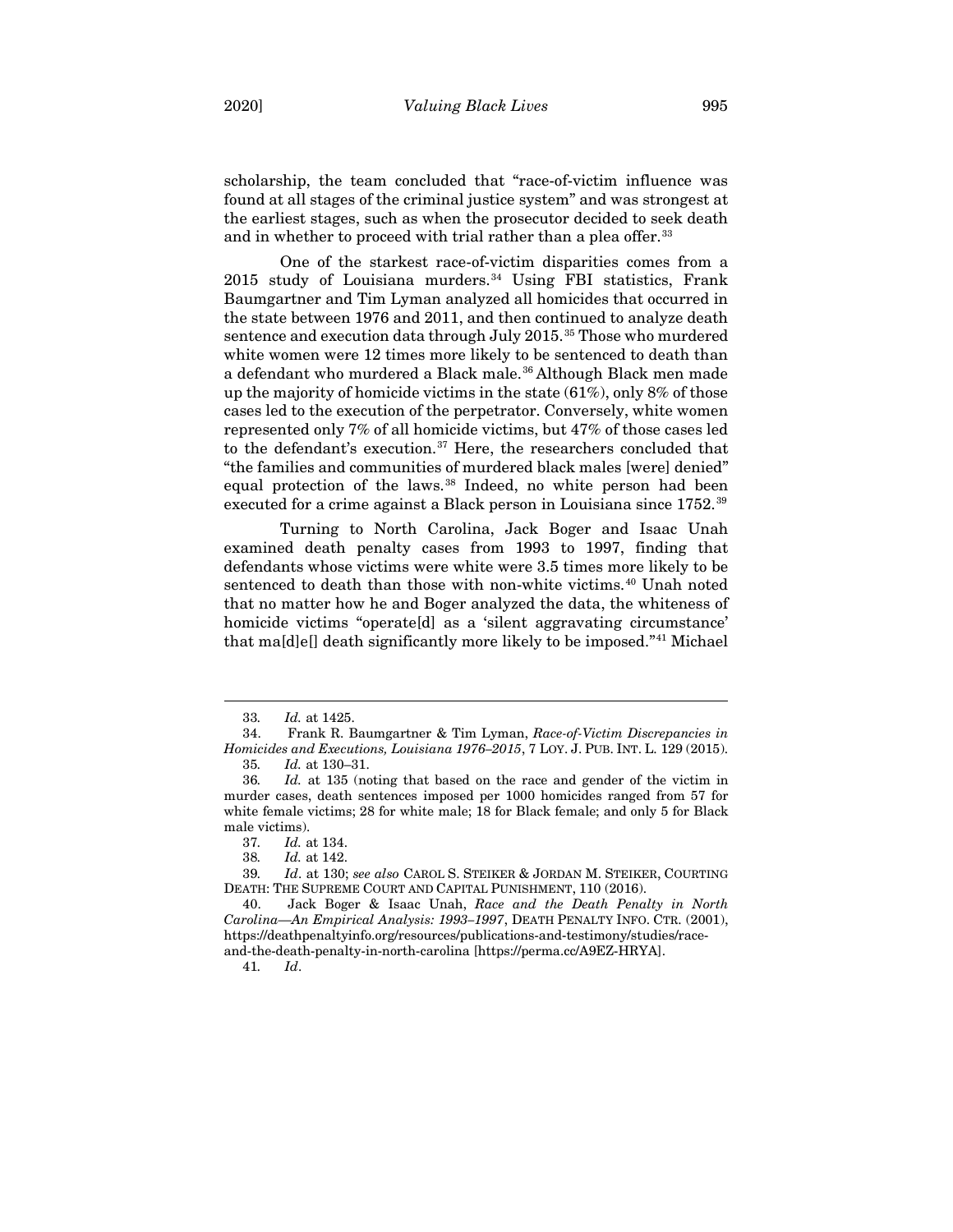Radelet and Glenn Pierce came to a similar conclusion when reviewing data from North Carolina capital cases from 1980 to 2007.<sup>[42](#page-11-0)</sup>

The race-of-victim impact also extends to who gets executed. This means that defendants who attempt to obtain appellate relief from their death sentence are also impacted by the victim's race. The Death Penalty Information Center notes that post-*Gregg*, "when executions have been carried out . . . 75 percent of the cases involve the murder of white victims, even though blacks and whites are about equally likely to be victims of murder."[43](#page-11-1) In Georgia, defendants convicted of murdering white victims are 17 times more likely to be executed than defendants convicted of murdering Black victims.<sup>[44](#page-11-2)</sup> When rape was still a death-eligible crime, researchers found that of the 455 men executed for rape between 1930 and 1967, 89 percent were Black.[45](#page-11-3)

Findings consistently show that the murder victim's race is a driving force at multiple decision points throughout death sentencing. The Court's decision in *Furman* afforded state actors significant discretion at each of these points, enabling them to insert racism, bias, and prejudice into their decision making. Thus, even with guided discretion, that most decision-makers are white—investigative law enforcement, the prosecution,  $46$  judges,  $47$  and juries  $48$ —means that

<span id="page-11-0"></span><sup>42.</sup> Radelet & Pierce, *North Carolina*, *supra* not[e 15,](#page-5-5) at 2127 (after reviewing different data from partially overlapping time periods, finding "that in recent years White victims are present in less than half of all homicides, but nearly in 80% of cases resulting in executions.").

<span id="page-11-1"></span><sup>43</sup>*. Policy Issues: Race*, DEATH PENALTY INFO. CTR., https://death penaltyinfo.org/policy-issues/race [https://perma.cc/M643-L8L3].

<span id="page-11-2"></span><sup>44.</sup> Scott Phillips & Justin F. Marceau, *Whom the State Kills*, 55 HARV. C.R.-C.L. L. REV. (forthcoming 2020), https://ssrn.com/abstract=3440828 [https://perma.cc/PRE7-UK63].

<span id="page-11-3"></span><sup>45.</sup> Marvin Wolfgang & Marc Riedel, *Race, Judicial Discretion, and the Death Penalty*, 407 ANNALS AMER. ACAD. POL. & SOC. SCI. 119 (1973).

<span id="page-11-4"></span><sup>46.</sup> As of 2015, 95% of elected district attorneys nationwide are white. *See Justice for All?*, REFLECTIVE DEMOCRACY CAMPAIGN (2015), https://wholeads. us/justice/wp-content/themes/phase2/pdf/key-findings.pdf [https://perma.cc/J6AT-VNZR].

<span id="page-11-5"></span><sup>47.</sup> A 2015 study showed that 80% of state appellate court judges are white and that over 80% of state trial court judges are white. Tracey E. George & Albert H. Yoon, *The Gavel Gap*, AM. CONST. SOC'Y 7 (2016), https://www.acslaw.org/wpcontent/uploads/2018/02/gavel-gap-report.pdf [https://perma.cc/R9DN-P28X].

<span id="page-11-6"></span><sup>48.</sup> Mona Lynch & Craig Haney, *Death Qualification in Black and White: Racialized Decision-Making and Death-Qualified Juries*, 40 LAW & POL'Y 148 (2018) (finding that the death qualification process disproportionately excludes Black prospective jurors from capital jury participation).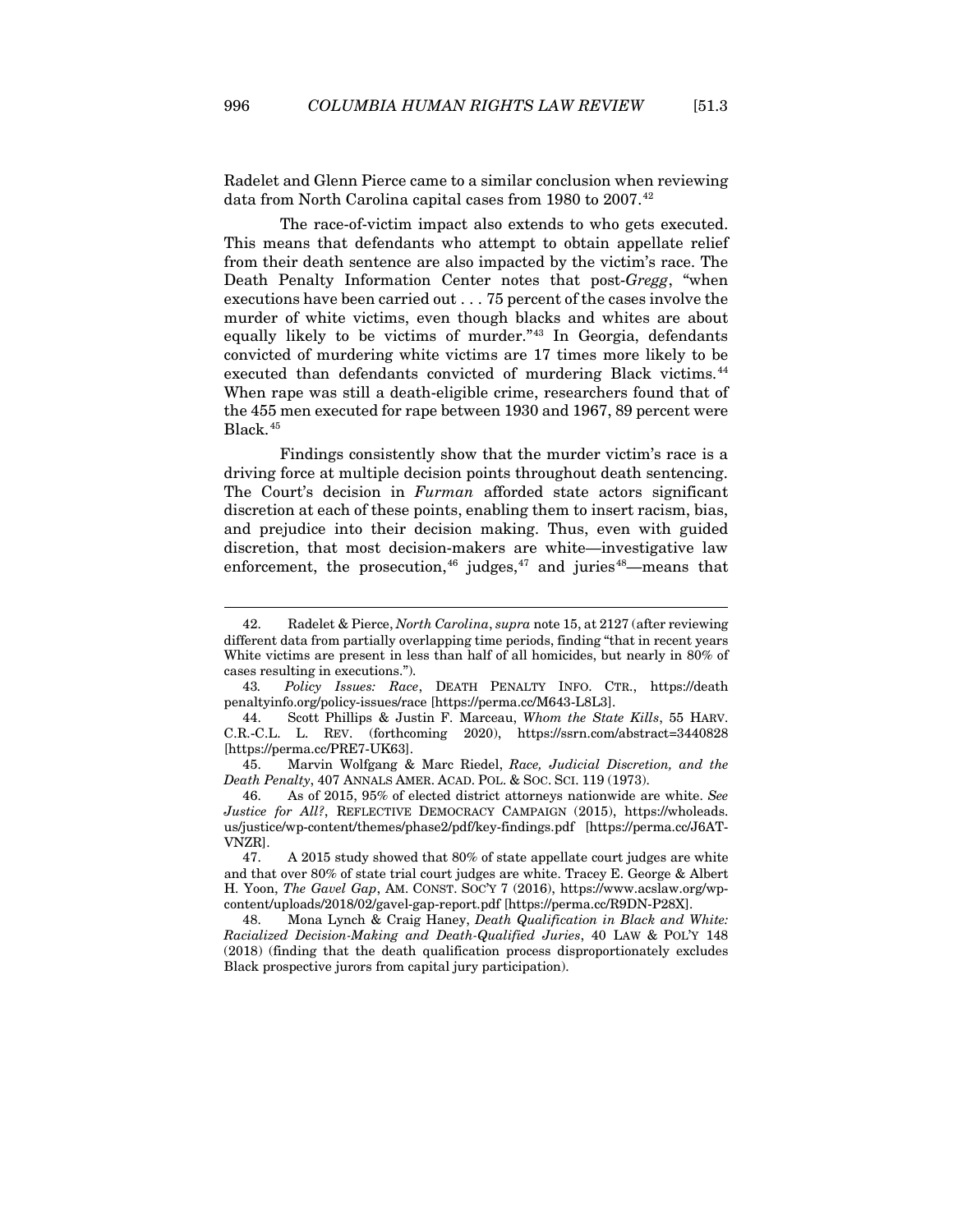their exercise of discretion is likely guided by their ability to more readily empathize with white victims.[49](#page-12-1)

## <span id="page-12-0"></span>B. Centering on Black Murder Victims

Other scholars have acknowledged the devaluation of Black victims in arguments about racial discrimination in capital punishment.[50](#page-12-2) For example, in the wake of the Court's decision in *McCleskey*, Professor Randall Kennedy noted that critics of the opinion often "failed to explore the implications of the undervaluation" of Black victims of murder.<sup>[51](#page-12-3)</sup> However, his critique does not stem from an abolitionist framework, but instead speaks to a broader social concern: the plight of Black communities that disproportionately experience violence.<sup>[52](#page-12-4)</sup>

In the same year that Kennedy published his article, Stephen Carter explored the American legal system's response to victims of crime, arguing that the law fails to provide equal protection of the laws to Black victims.[53](#page-12-5) Carter criticized the Court's holding in *McCleskey* for not only failing to address racism's role in the disproportionate execution of Black defendants, but also "for the inadequate protection of *murder victims* who happen to be black."[54](#page-12-6) Carter concluded that the political and legal climate recognizes two types of people when criminal conduct is involved: victims and Black people.[55](#page-12-7)

In a 1989 article, Michael Radelet analyzed cases where a white person was executed for crimes against Black people.<sup>[56](#page-12-8)</sup> Radelet reviewed records from 15,978 executions beginning in 1608 and identified only 30 cases in which a white person was executed for a

<span id="page-12-1"></span><sup>49</sup>*. See generally* RANDALL KENNEDY, RACE, CRIME, AND THE LAW 347–50 (1997) (discussing the role of race and empathy in the criminal justice system).

<span id="page-12-2"></span><sup>50.</sup> Although not in the context of capital punishment, Kimberlé Crenshaw notes that antiracist critiques of rape focus on the discrimination Black men accused of raping white women face, which "reflects devaluation of Black women" victims. Kimberlé Crenshaw, *Mapping the Margins: Intersectionality, Identity Politics, and Violence Against Women of Color*, 43 STAN. L. REV. 1241, 1271–72 (1991).

<sup>51.</sup> Kennedy, *supra* not[e 19,](#page-6-6) at 1391–92.

<sup>52</sup>*. Id.* at 1394.

<span id="page-12-5"></span><span id="page-12-4"></span><span id="page-12-3"></span><sup>53.</sup> Stephen L. Carter, *When Victims Happen to Be Black*, 97 YALE L.J. 420, 444–46 (1988).

<sup>54</sup>*. Id.* at 443.

<sup>55</sup>*. Id.* at 447.

<span id="page-12-8"></span><span id="page-12-7"></span><span id="page-12-6"></span><sup>56.</sup> Michael L. Radelet, *Executions of Whites for Crimes Against Blacks: Exception to the Rule?*, 30 SOC. Q. 529, 532 (1989).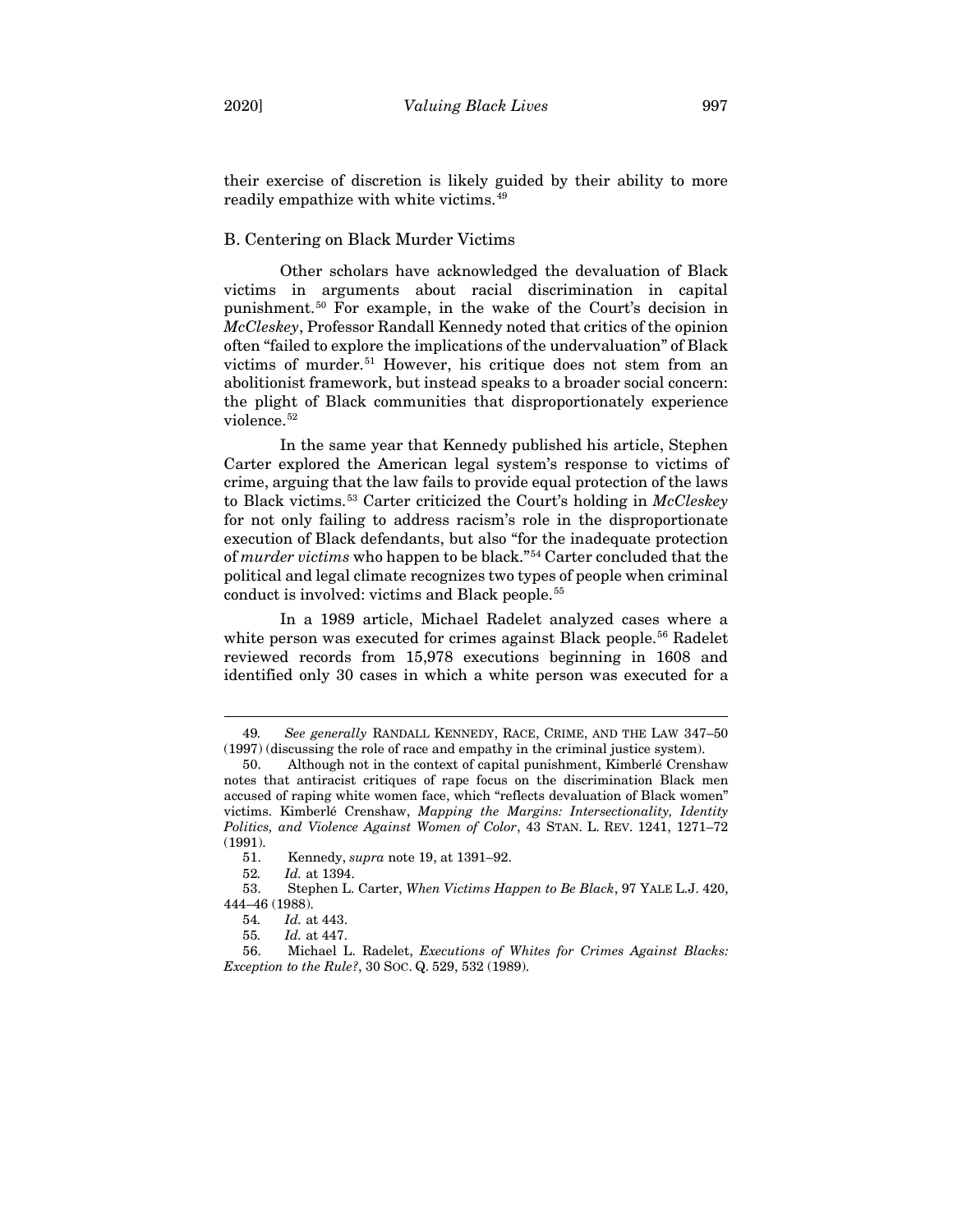crime involving a Black victim.[57](#page-13-1)Given the rarity of such cases, Radelet set out to determine what non-racial factors contributed to each execution. He concluded that social status was the driving force.<sup>[58](#page-13-2)</sup> For example, among white people executed, some either had lower occupational status relative to their Black victims, others were "marginal members of the white community," and some had prior criminal records, including prior offenses against white people.<sup>[59](#page-13-3)</sup> Thus, the victim's Black race alone could not explain each perpetrator's execution.

## <span id="page-13-5"></span><span id="page-13-0"></span>II. EARLY AMERICAN CRIMINAL LAW AND THE FOURTEENTH AMENDMENT AS REDRESS TO BLACK VICTIMS OF CRIME

The lack of redress for Black victims of crime is not a recent phenomenon; its origins lie in slavery and white supremacy. These two interdependent forces shaped the early operation of America's criminal legal system and continue to impact its operation today.<sup>[60](#page-13-4)</sup>

<span id="page-13-1"></span><sup>57.</sup> Radelet relied heavily on Watt Espy's archive of American executions in Headland, Alabama, which has been made digitally available. *See Executions in the United States, 1608–2002: The ESPY File (ICPSR 8451)*, UNIV. MICH. INST. FOR SOC. RES., https://www.icpsr.umich.edu/icpsrweb/NACJD/studies/8451 [https:// perma.cc/F8RD-G55Q]. Espy believes there may be as many as 7000 additional executions for which he is unable to account. *Id.* at 531–32.

<sup>58</sup>*. Id.* at 535–36.

<sup>59</sup>*. Id.* at 534–35.

<span id="page-13-4"></span><span id="page-13-3"></span><span id="page-13-2"></span><sup>60</sup>*. See, e.g*., MICHELLE ALEXANDER, THE NEW JIM CROW: MASS INCARCERATION IN THE AGE OF COLORBLINDNESS 2 (2010) (arguing that the "racial caste system" of Jim Crow and slavery have not been eradicated, but rather restructured into the modern criminal justice system); DOUGLAS A. BLACKMON, SLAVERY BY ANOTHER NAME: THE RE-ENSLAVEMENT OF BLACK AMERICANS FROM THE CIVIL WAR TO WORLD WAR II 53 (2008) ("Beginning in the late 1860s, and accelerating after the return of white political control in 1877, every southern state enacted an array of interlocking laws essentially intended to criminalize black life."); SAIDIYA V. HARTMAN, SCENES OF SUBJECTION: TERROR, SLAVERY, AND SELF-MAKING IN NINETEENTH-CENTURY AMERICA 10 (1997) (observing that racial slavery transformed, rather than annulled, putative free labor within the criminal justice system); DAVID M. OSHINSKY, WORSE THAN SLAVERY: PARCHMAN FARM AND THE ORDEAL OF JIM CROW JUSTICE (1996) (detailing Mississippi's transition from slavery to convict leasing to Parchman Farm, the state prison, which opened in 1901 and was modeled on a plantation); Bryan Stevenson, *Introduction* to EQUAL JUSTICE INITIATIVE, LYNCHING IN AMERICA: CONFRONTING THE LEGACY OF RACIAL TERROR (3d ed. 2016), https://lynchinginamerica.eji.org/report/ [https://perma.cc/ XQX7-ZZHQ] ("The administration of criminal justice in particular is tangled with the history of lynching in profound and important ways that continue to contaminate the integrity and fairness of the justice system."); Allegra M. McLeod, *Prison Abolition and Grounded Justice*, 62 UCLA L. REV. 1156, 1185–86, 1193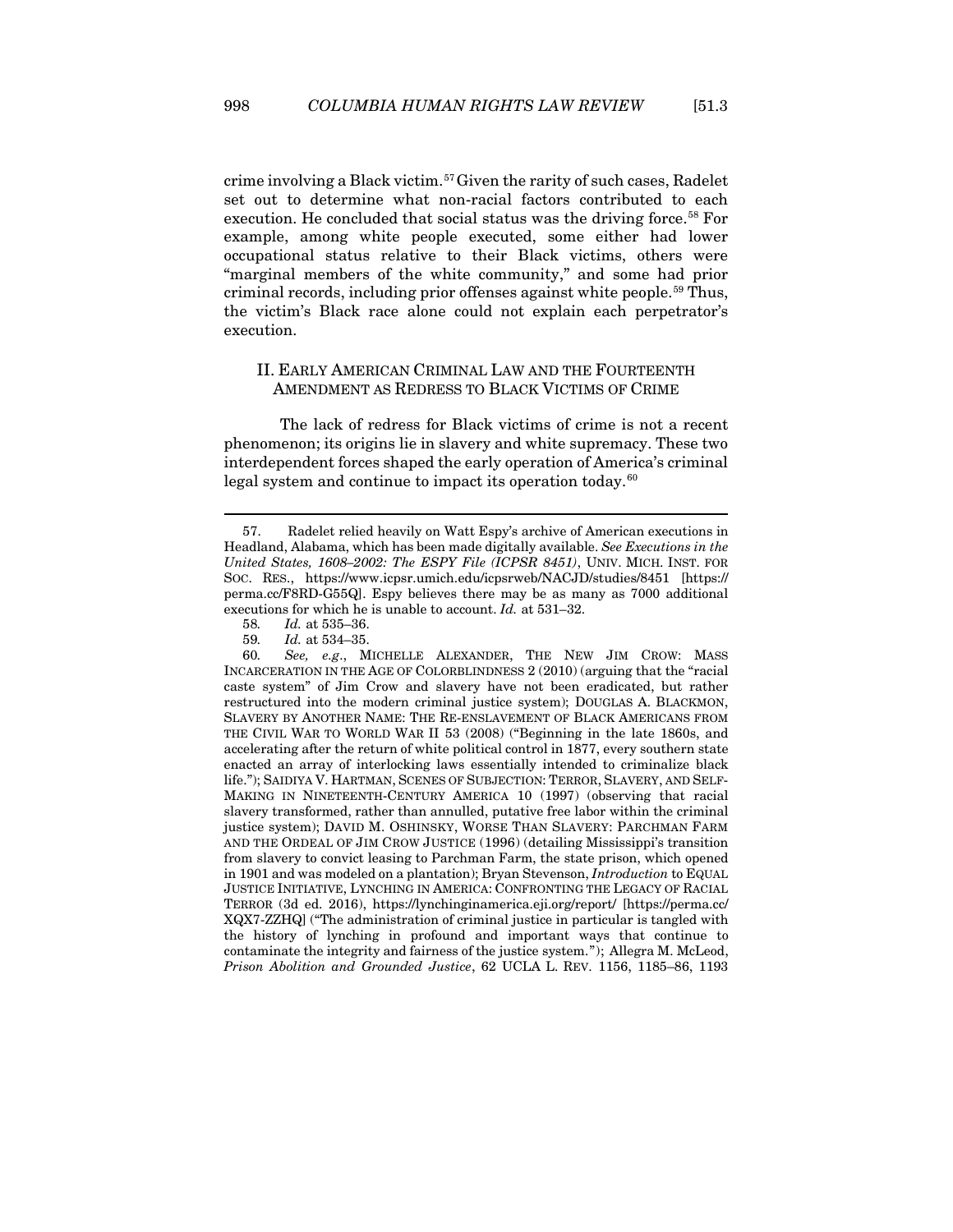### <span id="page-14-0"></span>A. Early American Criminal Law

<span id="page-14-6"></span>The seeds of white supremacy were planted in 1619, when white settlers first brought enslaved Africans to the shores of colonial America.<sup>[61](#page-14-1)</sup> "It took only a few decades after the arrival of enslaved Africans in Virginia before white settlers demanded a new world defined by racial caste."[62](#page-14-2) The law of slavery was a uniquely American invention because the common law that the colonies inherited from England did not provide for master-enslaved person relationships.[63](#page-14-3) During the colonial period, the common law was not intended to protect enslaved people; instead, slave codes enabled white people to punish Black people with impunity to maintain power and dominance. "The most salient distinction between the master-slave relationship and other human interactions was the unlimited violence and oppression that the slave master could legitimately inflict upon his bondsman."[64](#page-14-4) Given the inherent inequality in the relationship, whereby an enslaved person was wholly owned by another person by virtue of race, enslaved individuals "were powerless in the face of their masters' unlimited power."[65](#page-14-5)

Each colony had a set of slave codes. These laws dictated, with specificity, the property rights of those who owned enslaved people, the

<sup>(2015) (</sup>acknowledging "the history of slavery and Jim Crow's afterlife in criminal punishment practices," specifically uses of "criminal law administration as a central means of resisting the abolition of slavery, Reconstruction, and desegregation, continue to inform criminal processes and institutions to this day by enabling forms of brutality and disregard that would be unimaginable had they originated in other, more democratic, egalitarian, and racially integrated contexts.").

<span id="page-14-1"></span><sup>61</sup>*. See, e.g.*, Brief for NAACP et al. as Amici Curiae Supporting Petitioners in *Furman v. Georgia*, 408 U.S. 238 (1972) (No. 69-5003), 1971 WL 134376, at \*9 (Aug. 31, 1971) (tracing racism and capital punishment to when enslaved Africans were brought to the colonies: "The most brutal and inhumane forms of punishment—crucifixion, burning and starvation—were legal under the slave codes in the early colonies and were used extensively because imprisonment would have been a reward, giving the slave time to rest, and fines could not be collected from unpaid laborers.").

<span id="page-14-2"></span><sup>62.</sup> Bryan Stevenson, *Why American Prisons Owe Their Cruelty to Slavery*, N.Y. TIMES MAG. (Aug. 14, 2019), https://www.nytimes.com/interactive/2019/08/ 14/magazine/prison-industrial-complex-slavery-racism.html (on file with the *Columbia Human Rights Law Review*).

<span id="page-14-5"></span><span id="page-14-4"></span><span id="page-14-3"></span><sup>63.</sup> Andrew Fede, *Legitimized Violent Slave Abuse in the American South, 1619–1865: A Case Study of Law and Social Change in Six Southern States*, 29 AM. J. LEGAL HIST. 93, 94 (1985).

<sup>64</sup>*. Id.*

<sup>65</sup>*. Id.*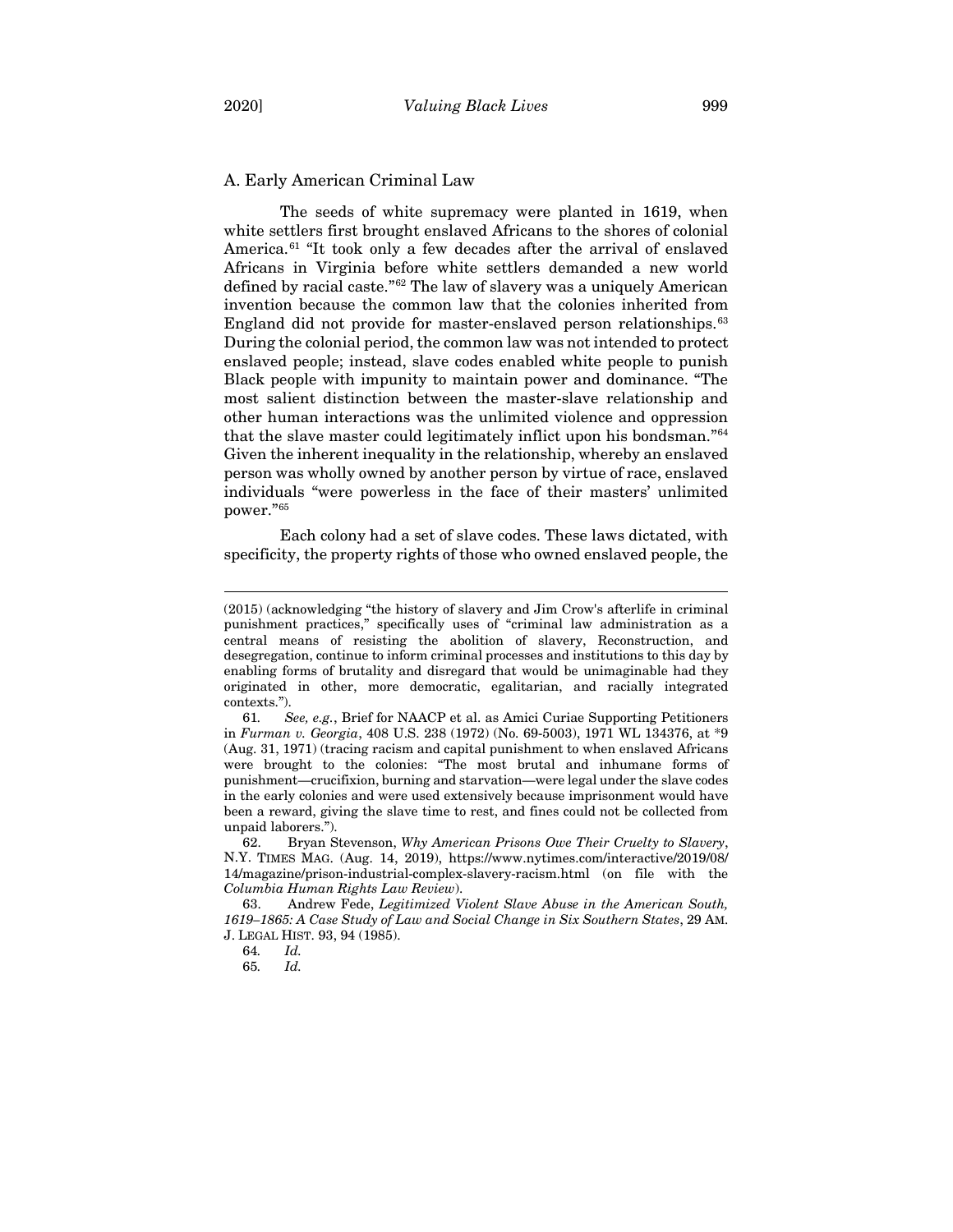<span id="page-15-0"></span>rights these owners had to discipline their property, and protections against rebellions led by enslaved people.[66](#page-15-1) Slave owners relied heavily on the slave codes to assert and maintain control because the state lacked power to stop a collective slave uprising.<sup>[67](#page-15-2)</sup> As a result, legislators explicitly deprived enslaved people of the equal protection of "the common law of crimes" when whites "violently abused" them.[68](#page-15-3) Legislators "pass[ed] exculpatory acts that granted both slave masters and whites who were strangers to the slave legal rights to beat, whip, and kill bondsmen."[69](#page-15-4) The only type of redress the slave laws provided for such treatment was to the slave owner, who could be reimbursed for damages to his property or for replacement if the abuse resulted in death.[70](#page-15-5) No enslaved person could testify in court against a white person to determine guilt.[71](#page-15-6) According to early colonial law, enslaved people were not considered worthy of protection. However, these same laws "held slaves . . . morally responsible and punishable for misdemeanors and felonies."[72](#page-15-7) Thus, early colonial law intentionally did not provide redress for Black people; it provided only punishment.

Following the formation of the United States, the law's emphasis on punishing Black bodies continued. Antebellum era criminal codes often explicitly mentioned both the race of the victim and the defendant, making certain acts felonies *only when* committed by Black people. For example, in Alabama, an enslaved person could receive "up to one hundred stripes on the bare back . . . [for] forg[ing] a pass or engag[ing] in 'riots, routs, unlawful, assemblies, trespasses, and seditious speeches.'"[73](#page-15-8) Similarly, "[i]n Louisiana, a slave who struck his master, a member of the master's family, or the overseer, 'so as to cause a contusion, or effusion or shedding of blood,' was to suffer death . . . ."[74](#page-15-9)

Whereas certain crimes specifically targeted enslaved people, equally troubling was the fact that the social, political, and legal norms of the South also failed to hold white people accountable where the victim of the crime was Black. For example, the criminal codes

<span id="page-15-2"></span><span id="page-15-1"></span><sup>66</sup>*. See* KENNETH M. STAMPP, THE PECULIAR INSTITUTION: SLAVERY IN THE ANTE-BELLUM SOUTH 206 (Vintage Books 1989) (1956).

<sup>67.</sup> Fede, *supra* note [63,](#page-14-6) at 95.

<sup>68</sup>*. Id.*

<sup>69</sup>*. Id.*

<sup>70</sup>*. Id.* at 96.

<span id="page-15-9"></span><span id="page-15-8"></span><span id="page-15-7"></span><span id="page-15-6"></span><span id="page-15-5"></span><span id="page-15-4"></span><span id="page-15-3"></span><sup>71.</sup> A. LEON HIGGINBOTHAM, JR., IN THE MATTER OF COLOR: RACE AND AMERICAN LEGAL PROCESS—THE COLONIAL PERIOD 58 (1978).

<sup>72.</sup> STAMPP, *supra* note [66,](#page-15-0) at 206.

<sup>73</sup>*. Id.* at 210.

<sup>74</sup>*. Id.* at 210–11.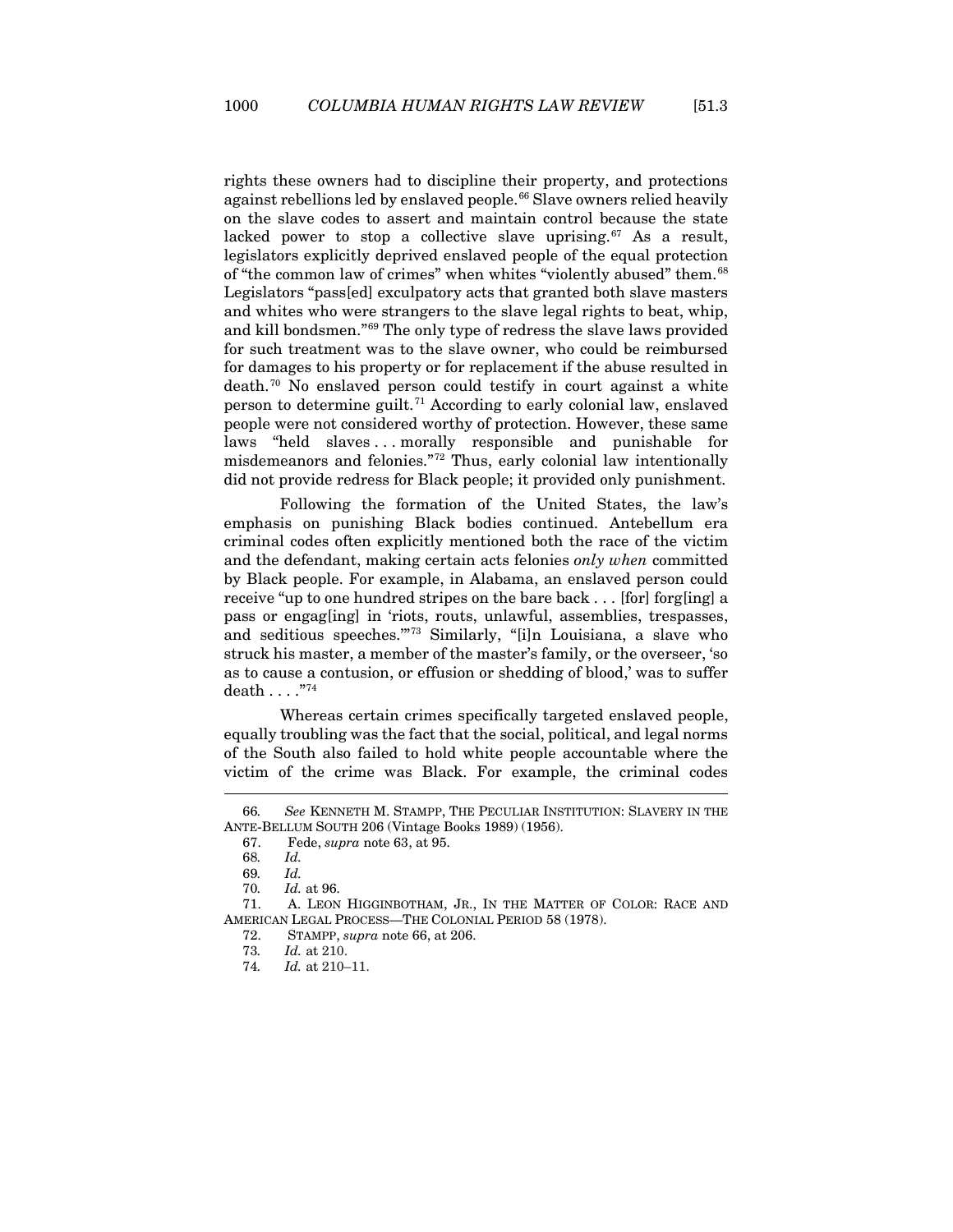assigned harsher punishments to enslaved and free Black people for committing the same offense as a white person. [75](#page-16-1) In Georgia, "rape committed by a white man was never regarded as sufficiently serious to warrant a penalty greater than 20 years imprisonment. Rape committed by a slave or a free person of color upon a white woman was punishable by death."[76](#page-16-2) Early American criminal law laid the foundation for the racial disparities we continue to observe in contemporary capital punishment.

#### <span id="page-16-0"></span>B. Adoption of the Fourteenth Amendment

The Civil War transformed the United States politically, economically, and legally. During Reconstruction, from approximately 1863 to 1877, some of these changes briefly touched the lives of formerly enslaved and free Black people.<sup>[77](#page-16-3)</sup> It was during this period that Congress passed the Fourteenth Amendment. The context, key political figures, and legislative history leading up to the Amendment's passage shed light on the framers' intent to extend the equal protection of the laws to Black people, specifically those victimized by crime.

In the aftermath of Emancipation, most Southern whites, regardless of whether they had been slaveholders, were not prepared to recognize the rights of Black people.[78](#page-16-4) Accordingly, Southern lawmakers, many of whom had owned slaves or were from slaveholding families, passed a series of laws to maintain the subjugation of Black people.<sup>[79](#page-16-5)</sup> These laws became known as black codes.<sup>[80](#page-16-6)</sup> For instance, "[b]lacks convicted of raping white women were required by law to be castrated or killed. White men convicted of raping white women, however, could expect much less severe punishments. The rape of black women was not even recognized as a crime."<sup>[81](#page-16-7)</sup>

Meanwhile, Congress had to quickly determine how to address post-war Southern resistance and reunify the splintered nation. On January 12, 1866, a Joint Committee of members of the 39th Congress convened "to inquire into the condition of the States which formed the

<span id="page-16-2"></span><span id="page-16-1"></span><sup>75</sup>*. Id.* at 210 ("Every southern state defined a substantial number of felonies carrying capital punishment for slaves and lesser punishment for whites.").

<sup>76.</sup>Brief for Petitioner, Coker v. Georgia, 433 U.S. 584 (1977) (No. 75-5444), 1976 WL 181481, at \*54 n.62.

<span id="page-16-7"></span><span id="page-16-6"></span><span id="page-16-5"></span><span id="page-16-4"></span><span id="page-16-3"></span><sup>77</sup>*. See* DERRICK A. BELL, RACE, RACISM, AND AMERICAN LAW 51–52 (6th ed. 2008).

<sup>78</sup>*. Id.*

<sup>79</sup>*. Id.*

<sup>80</sup>*. Id.*

<sup>81</sup>*. Id*. at 282 n.106 (citing BELL HOOKS, AIN'T I A WOMAN 33–36 (1981)).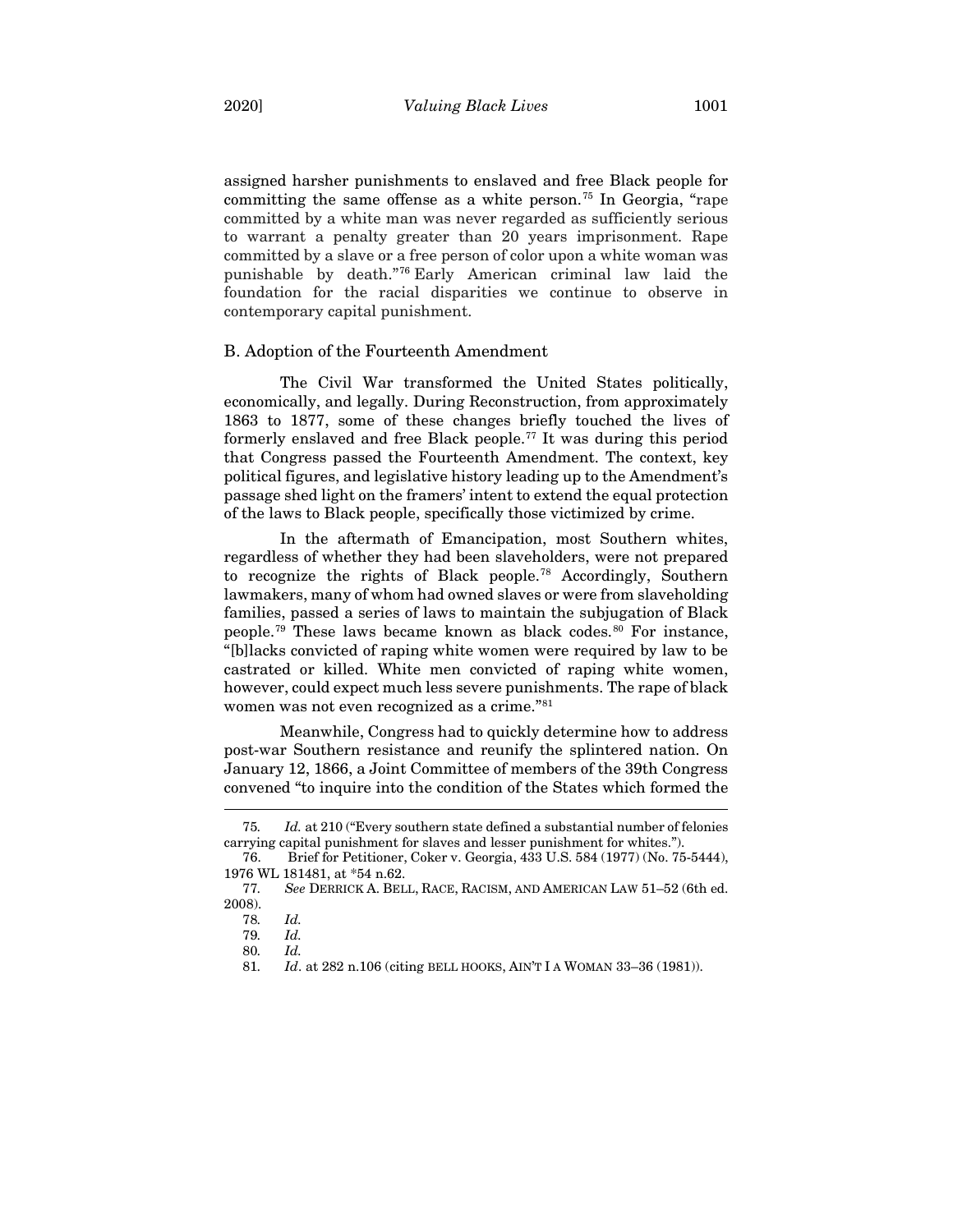<span id="page-17-0"></span>so-called Confederate States."<sup>[82](#page-17-1)</sup> Republican Representatives Thaddeus Stevens (PA) and John Bingham (OH) were key members of the committee, powerful political leaders, and fierce opponents of slavery and racial discrimination.<sup>[83](#page-17-2)</sup>

During the Reconstruction hearing, members of Congress questioned lawyers, military officials, and businessmen residing in the South about the experiences of Black people in the aftermath of the war. Much of the testimony described violence against Black people. In Alabama, in the months immediately following the war, a Union Major General observed: "I have not known, after six months' residence at the capital of the State, a single instance of a white man being convicted and hung or sent to the penitentiary for a crime against a negro, while many cases of crime warranting such punishment have been reported to me."[84](#page-17-3) The Major General explained that some of these crimes committed against Black people included the "most atrocious murders."[85](#page-17-4) Major General Canby described a similar situation in Louisiana: "[T]he prevailing sentiment is so adverse to the negro that acts of monstrous crime against him are winked at; and this sentiment will increase just in proportion as the privileges of the negroes are extended."[86](#page-17-5)

An attorney practicing in Norfolk, Virginia testified: "I have had more than a hundred complaints made to me with reference to the abuse of freedmen . . . . They have been beaten, wounded, and in some instances killed; and I have not yet known one white man to have been brought to justice for an outrage upon a colored man."[87](#page-17-6) Similarly, when the Joint Committee asked Major General Clinton Fisk whether a Black man in South Carolina would turn to the courts if a white man violated his wife, Fisk responded: "the negro . . . would not dream of such a thing [because of] . . . fear of personal violence to himself, and

<span id="page-17-1"></span><sup>82.</sup> STAFF OF THE J. COMM. ON RECONSTRUCTION, 39TH CONG., REP OF THE J. COMM. ON RECONSTRUCTION*,* at iii (1866) [hereinafter RECONSTRUCTION REPORT].

<span id="page-17-2"></span><sup>83</sup>*. See* Paul Finkelman, *The Historical Context of the Fourteenth Amendment*, 13 TEMPLE POL. & C.R. L. REV. 389, 392–94 (2004) (describing Thaddeus Stevens' multiple decades of "uncompromising support[] of black rights and racial equality"); *id.* at 395–99 (detailing John Bingham's efforts to expand Black rights in Ohio, including providing schools and protections against kidnapping).

<span id="page-17-6"></span><span id="page-17-5"></span><span id="page-17-4"></span><span id="page-17-3"></span><sup>84</sup>*. See* RECONSTRUCTION REPORT, *supra* note [82,](#page-17-0) pt. 3, at 141 (Mar. 9, 1866) (testimony of Maj. Gen. Wager Swayne).

<sup>85</sup>*. Id*.

<sup>86</sup>*. Id*. pt. 4, at 153 (1866) (testimony of Major General ED. R.S. Canby).

<sup>87</sup>*. Id*. pt. 3, at 50 (Feb. 3, 1866).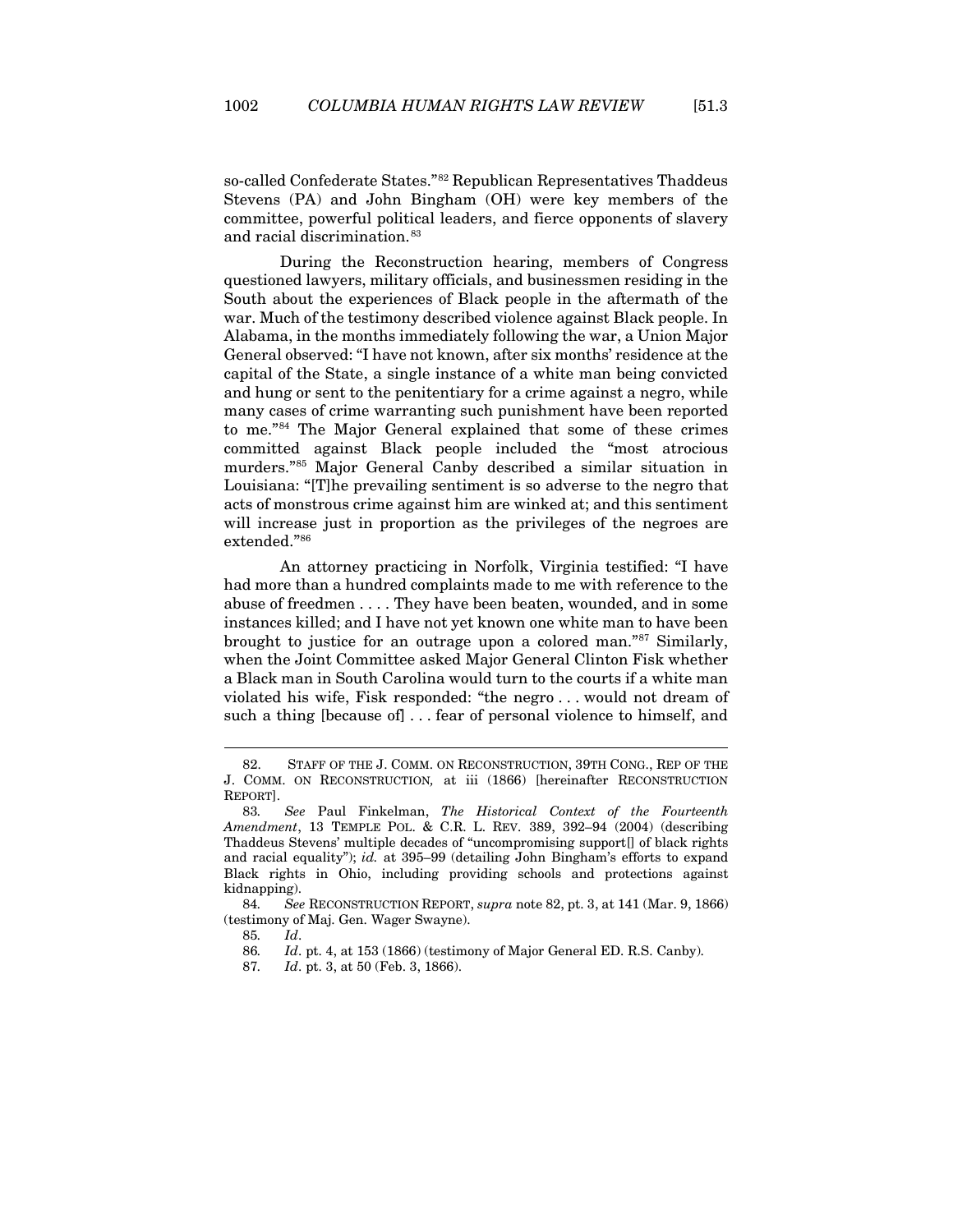because he would think it would be utterly futile . . . ."[88](#page-18-1) Earlier in his testimony, Fisk reported that he "found numerous evidences . . . that [Black women's] chastity had been disregarded by the whites . . . ."[89](#page-18-2)

The Joint Committee's report was over 800 pages, detailing months of testimony, much of it describing violent Southern resistance to Black freedom. It was clear that, without federal legislation, Southern whites had little intention of recognizing Black people's humanity or dignity: "The only hope the colored people have is in Uncle Sam's bayonets; without them, they would not feel any security  $\dots$ ."<sup>[90](#page-18-3)</sup> After bearing witness to this testimony, Representative Bingham drafted Section I of the Fourteenth Amendment:

> No state shall make or enforce any law which shall abridge the privileges or immunities of citizens of the United States; nor shall any state deprive any person of life, liberty, or property, without due process of law; nor deny to any person within its jurisdiction the *equal protection of the laws*. [91](#page-18-4)

When Senator Jacob Howard of Michigan introduced the Amendment to the Senate, he explained: "It prohibits the hanging of a black man for a crime for which the white man is not to be hanged."[92](#page-18-5) Forefront in the framers' minds was to provide redress to Black victims of crimes, and to end the legal discrepancies that had long existed in Southern states.

## <span id="page-18-0"></span>III. CHALLENGING CAPITAL PUNISHMENT UNDER THE FOURTEENTH AMENDMENT: *MCCLESKEY V. KEMP*

The death penalty challenge in *McCleskey v. Kemp* was the culmination of years of legal strategy, data collection, and analysis to push the Court to squarely consider race in capital punishment.<sup>[93](#page-18-6)</sup>

<sup>88</sup>*. Id*. at pt. 3, at 37 (Jan. 30, 1866).

<sup>89</sup>*. Id*.

<sup>90</sup>*. Id*. at pt. 2, at 59 (Feb. 3, 1866) (testimony of Thomas Bain).

<span id="page-18-4"></span><span id="page-18-3"></span><span id="page-18-2"></span><span id="page-18-1"></span><sup>91.</sup> Gerard N. Magliocca, *The Father of the 14th Amendment*, N.Y. TIMES: OPINIONATOR (Sept. 17, 2013), https://opinionator.blogs.nytimes.com/2013/09/17/ the-father-of-the-14th-amendment/ (on file with the *Columbia Human Rights Law Review*) (quoting U.S. CONST. amend. XIV) (emphasis added).

<sup>92.</sup> CONG. GLOBE, 39th Cong., 1st Sess. 2766 (1866).

<span id="page-18-6"></span><span id="page-18-5"></span><sup>93</sup>*. See* JACK GREENBERG, CRUSADERS IN THE COURTS: LEGAL BATTLES OF THE CIVIL RIGHTS MOVEMENT 440 (1st ed. 1994) (describing the development of "a full-scale attack on capital punishment, as arbitrary, cruel and unusual, and racist"); *id.* at 444 (concluding that "the single greatest determinant of whether a defendant will be sentenced to death is the race of the victim").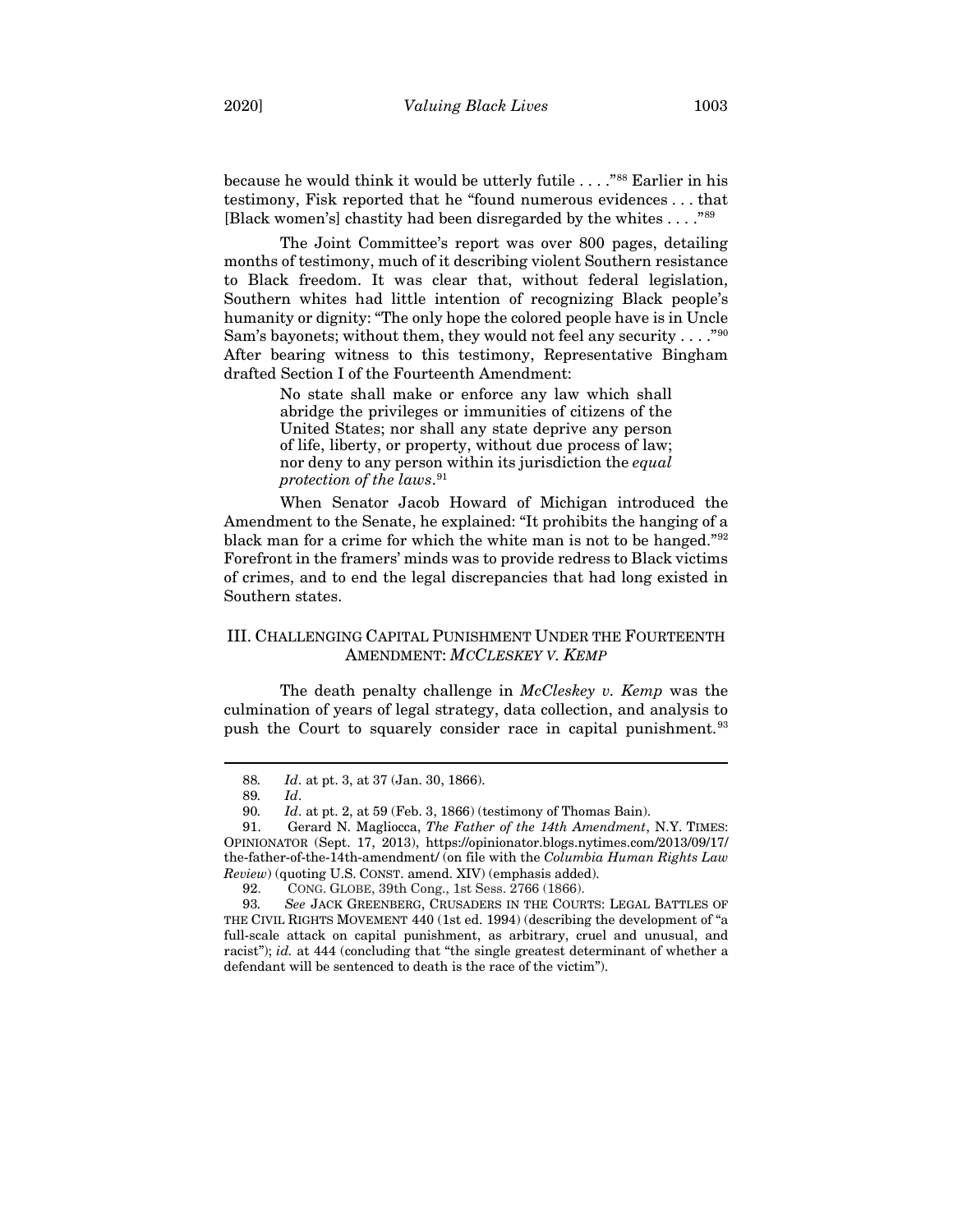Justice Powell foreshadowed the challenge in his dissent in *Furman*, musing: "If a Negro defendant . . . could demonstrate that members of his race were being singled out for more severe punishment than others charged with the same offense, a constitutional violation might be established."[94](#page-19-0) Embracing Justice Powell's invitation, counsel for Mr. McCleskey argued that Georgia's death sentencing scheme racially discriminated against Warren McCleskey, a Black man sentenced to death for killing a white man, in violation of both the Eighth and Fourteenth Amendments.<sup>[95](#page-19-1)</sup> In support, they relied on David Baldus's complex statistical study showing that Georgia's death sentencing scheme resulted in "persistent racial disparities in capital sentencing—disparities by race of the victim and by race of the defendant—that are highly statistically significant and cannot be explained by any of the hundreds of [other] sentencing factors . . . ."[96](#page-19-2) Baldus's analysis showed that defendants charged with killing a white victim received the death penalty at a rate nearly eleven times higher than defendants charged with killing a Black victim.<sup>[97](#page-19-3)</sup> Yet despite the clear conclusions from the data, the Supreme Court was unconvinced.[98](#page-19-4)

In evaluating the Fourteenth Amendment claim, the Court seemed fearful of the vast implications of Mr. McCleskey's request.<sup>[99](#page-19-5)</sup> Namely, finding an equal protection violation would have required the Court to acknowledge deeply entrenched, systemic racism in the administration of the death penalty. It was unwilling to concede that racism, bias, and prejudice played a role in police investigations, prosecutor charging decisions, and jury and judge decision-making.[100](#page-19-6) Nor did the Court accept the statistical evidence as sufficient proof of *purposeful* racism in Mr. McCleskey's case. Instead, for Mr. McCleskey to prevail on an inference of discrimination, the Court "demand[ed]

<span id="page-19-0"></span><sup>94.</sup> Furman v. Georgia, 408 U.S. 238, 449 (1972) (Powell, J., dissenting) (explaining that the evidence submitted in Maxwell v. Bishop, 398 F.2d 138 (8th Cir. 1968), showing that Black men in certain Arkansas counties were disproportionately sentenced to death for the rape of white women, was insufficient).

<span id="page-19-1"></span><sup>95.</sup> Brief for Petitioner at 27–28, McCleskey v. Kemp, 481 U.S. 279 (1987) (No. 84-6811), 1985 U.S. S. Ct. Briefs LEXIS 1538; *see also id.* at 10–27 (detailing history of racial disparities in criminal sentencing, particularly capital punishment).

<sup>96</sup>*. Id.* at 32.

<sup>97.</sup> McCleskey v. Kemp, 481 U.S. 279, 353 (1987) (Blackmun, J., dissenting). 98*. Id.* at 291.

<span id="page-19-6"></span><span id="page-19-5"></span><span id="page-19-4"></span><span id="page-19-3"></span><span id="page-19-2"></span><sup>99.</sup> The dissent characterized this as "a fear of too much justice." *Id.* at 339 (Brennan, J., dissenting).

<sup>100</sup>*. Id.* at 292.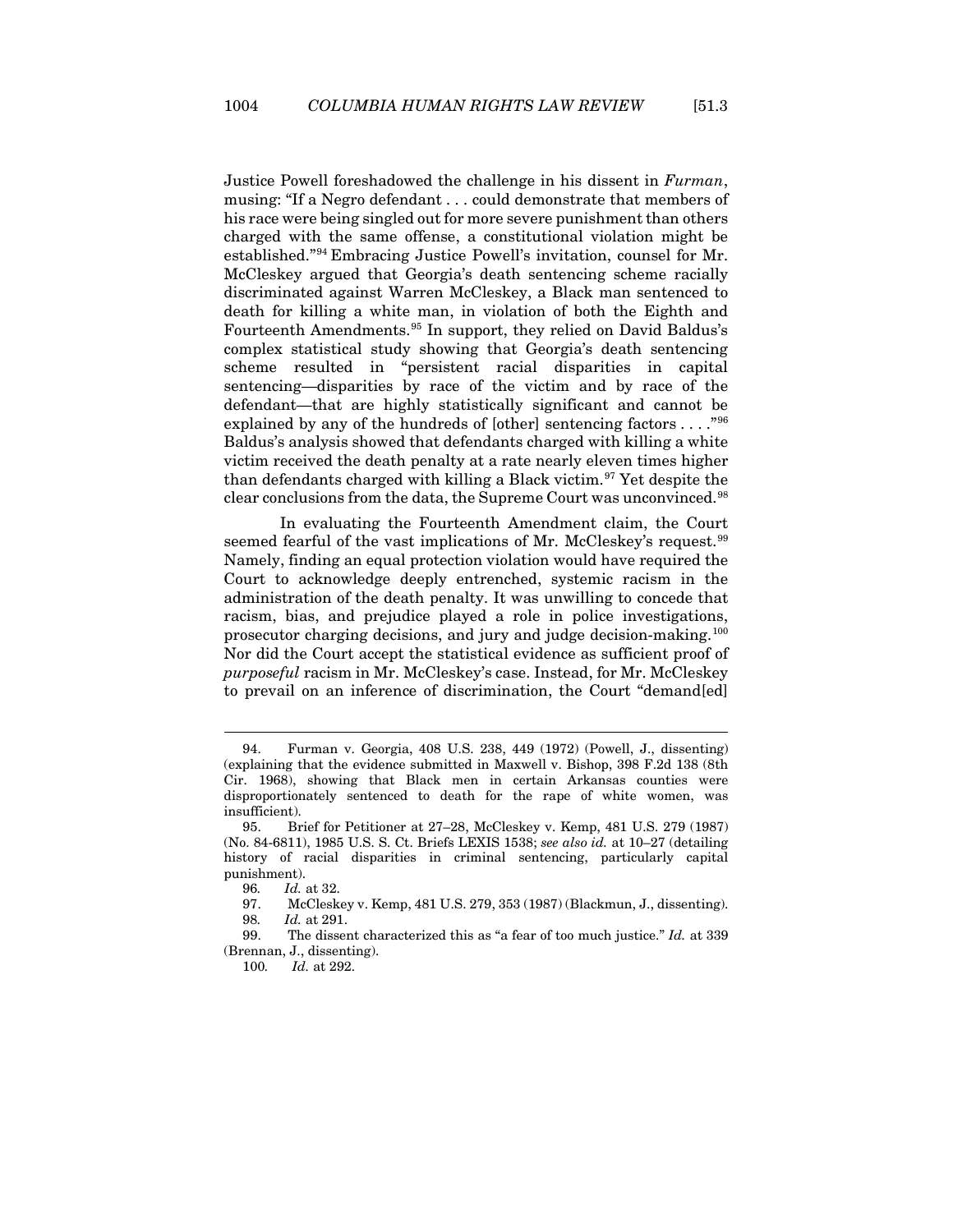exceptionally clear proof,"[101](#page-20-1) despite the fact that the Court routinely relied on statistical evidence in other areas of the law to infer discrimination, particularly where "smoking gun" evidence is unlikely.[102](#page-20-2) The Court also dismissed Mr. McCleskey's historical evidence, claiming that history from the Civil War era had "little probative value" and that "actions taken long ago" did not reveal "current intent."[103](#page-20-3) The Court therefore created a regime where the most relevant and probative evidence—i.e., historical discrimination and deliberate disproportionate punishment—could not be used to establish a Fourteenth Amendment equal protection violation. This undermined the intent to extend redressability to Black people inherent in the Fourteenth Amendment.<sup>[104](#page-20-4)</sup>

<span id="page-20-0"></span>Ultimately, in rejecting Mr. McCleskey's Eighth Amendment arguments, the Court invited him to take his case and statistical proof to the legislature, a body better suited to address his concerns.[105](#page-20-5)

## IV. CHALLENGING THE DEATH PENALTY BASED ON THE UNDERVALUATION OF BLACK LIVES

The Fourteenth Amendment forbids public officials from intentional discrimination based on race absent a compelling government interest. This prohibition extends to investigating police officers and prosecutors exercising discretion. No compelling state interest can justify the government's failure to seek the death penalty in aggravated murders involving Black victims at similar rates as in cases involving white victims. The distinguishing factor in the government's failure to seek death is not the aggravation of the crime, but rather the race of the victim. As the Court recognized in *McCleskey*, "[i]t would violate the Equal Protection Clause for a State to base enforcement of its criminal laws on 'an unjustifiable standard such as race."<sup>[106](#page-20-6)</sup>

<sup>101</sup>*. Id.* at 297.

<span id="page-20-4"></span><span id="page-20-3"></span><span id="page-20-2"></span><span id="page-20-1"></span><sup>102.</sup> Courts have long allowed plaintiffs in employment cases to rely on statistics because direct evidence of discrimination is rare. *See, e.g.*, Bazemore v. Friday, 478 U.S. 385, 387 (1986) (relying on several statistical regressions of pay to show Black employees were paid less than white colleagues).

<span id="page-20-5"></span><sup>103</sup>*. McCleskey*, 481 U.S. at 289; *id.* n.20.

<sup>104</sup>*. See supra* Section II.B.

<sup>105</sup>*. McCleskey*, 481 U.S. at 319.

<span id="page-20-6"></span><sup>106</sup>*. Id.* at 291 n.8 (quoting Oyler v. Boles, 368 U.S. 448, 456 (1962)).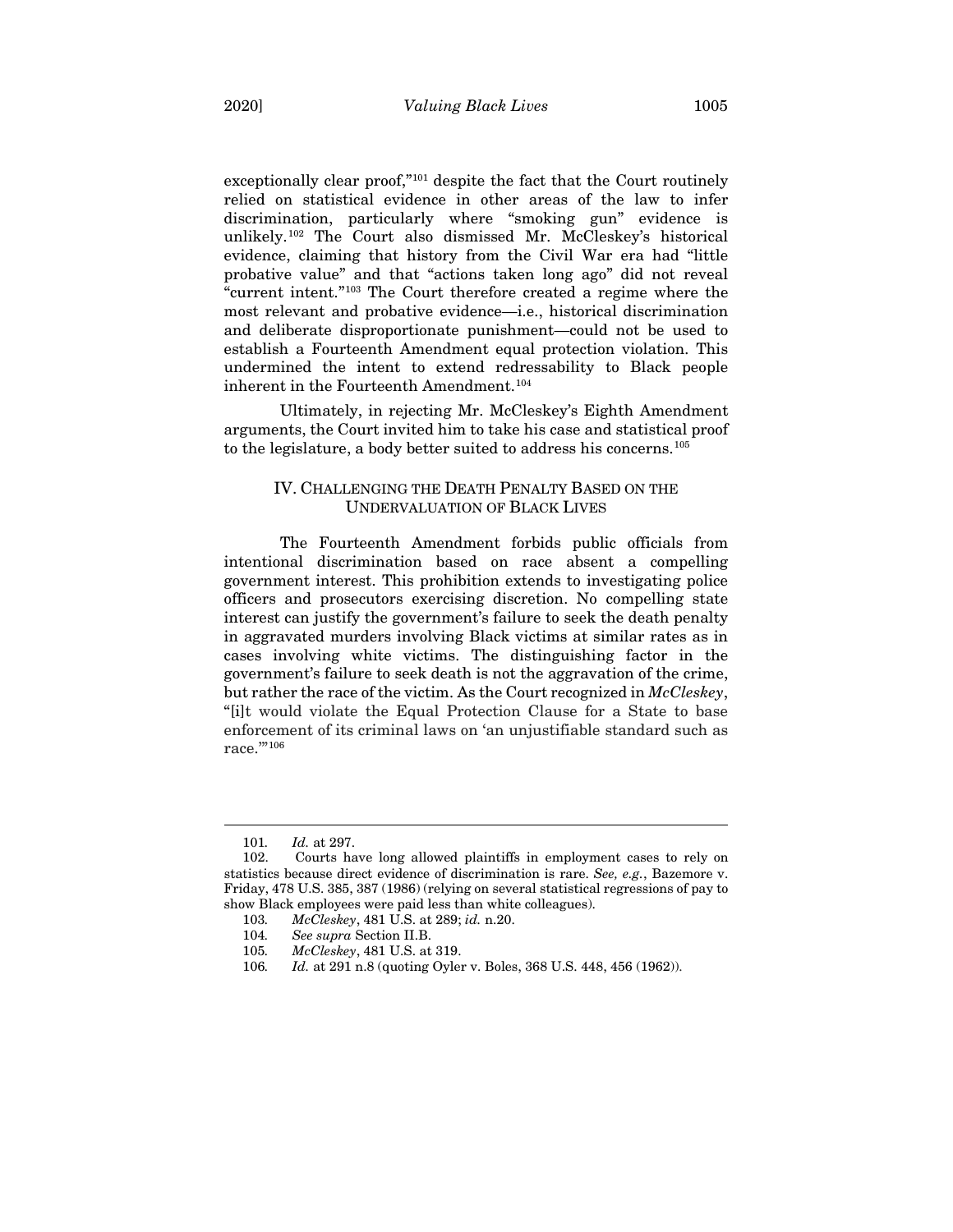<span id="page-21-0"></span>A. Standing and Selection of Parties to Raise the Claim

A threshold determination in mounting a Fourteenth Amendment equal protection challenge is determining who should raise it: the estate of a Black victim, a defendant who murdered a Black victim and against whom the government did not seek death, or a defendant who murdered a white victim and against whom the government did seek death? No lawyer acting in her client's best interest would challenge the government's failure to seek death against her client. Instead, the question becomes whether a capitallycharged defendant who murdered a white victim has third-party standing to raise the issue on behalf of a murdered Black victim from a non-capital case.

Third-party standing determinations require the person pursuing the claim to have an interest in the outcome of the dispute, to be closely related to the third party, and for the third party to be unlikely to assert their own right.[107](#page-21-1) Beginning with *Craig v. Boren*[108](#page-21-2) and continuing with *Batson v. Kentucky*[109](#page-21-3), the Court began to relax standing principles to address equal protection violations. In *Batson*, the defendant challenged the government's unlawful removal of a prospective juror based on the juror's race. In allowing a defendant to pursue a jury selection discrimination claim, the Court implicitly recognized that the unlawfully excluded juror was unlikely to assert their own right. Similarly, there is little likelihood that a Black murder victim's estate would assert the victim's right to equal protection of a criminal prosecution. Moreover, there is an additional harm in need of redress: the harm to the community where selective capital prosecution based on race undermines "public confidence in the fairness of our justice system."[110](#page-21-4) Like *Batson*, the prosecutor's discriminatory action "causes a criminal defendant cognizable injury . . . because it 'casts doubt on the integrity of the judicial process' and places the fairness of a criminal proceeding in doubt."<sup>[111](#page-21-5)</sup>

The most appropriate actor to bring the challenge is a Black defendant whom the state is seeking death against for allegedly murdering a white victim. To avoid procedural default, the ideal

<sup>107</sup>*. See* Powers v. Ohio, 499 U.S. 400, 414 (1991).

<span id="page-21-5"></span><span id="page-21-4"></span><span id="page-21-3"></span><span id="page-21-2"></span><span id="page-21-1"></span><sup>108.</sup> 429 U.S. 190 (1976) (granting standing to beer vendors challenging Oklahoma's statute prohibiting the sale of certain beer to males (but not females) between ages 18–21).

<sup>109.</sup> 476 U.S. 79 (1986).

<sup>110</sup>*. Batson*, 476 U.S. at 87.

<sup>111</sup>*. Id.* at 411 (quoting Rose v. Mitchell, 433 U.S. 545, 556 (1979)).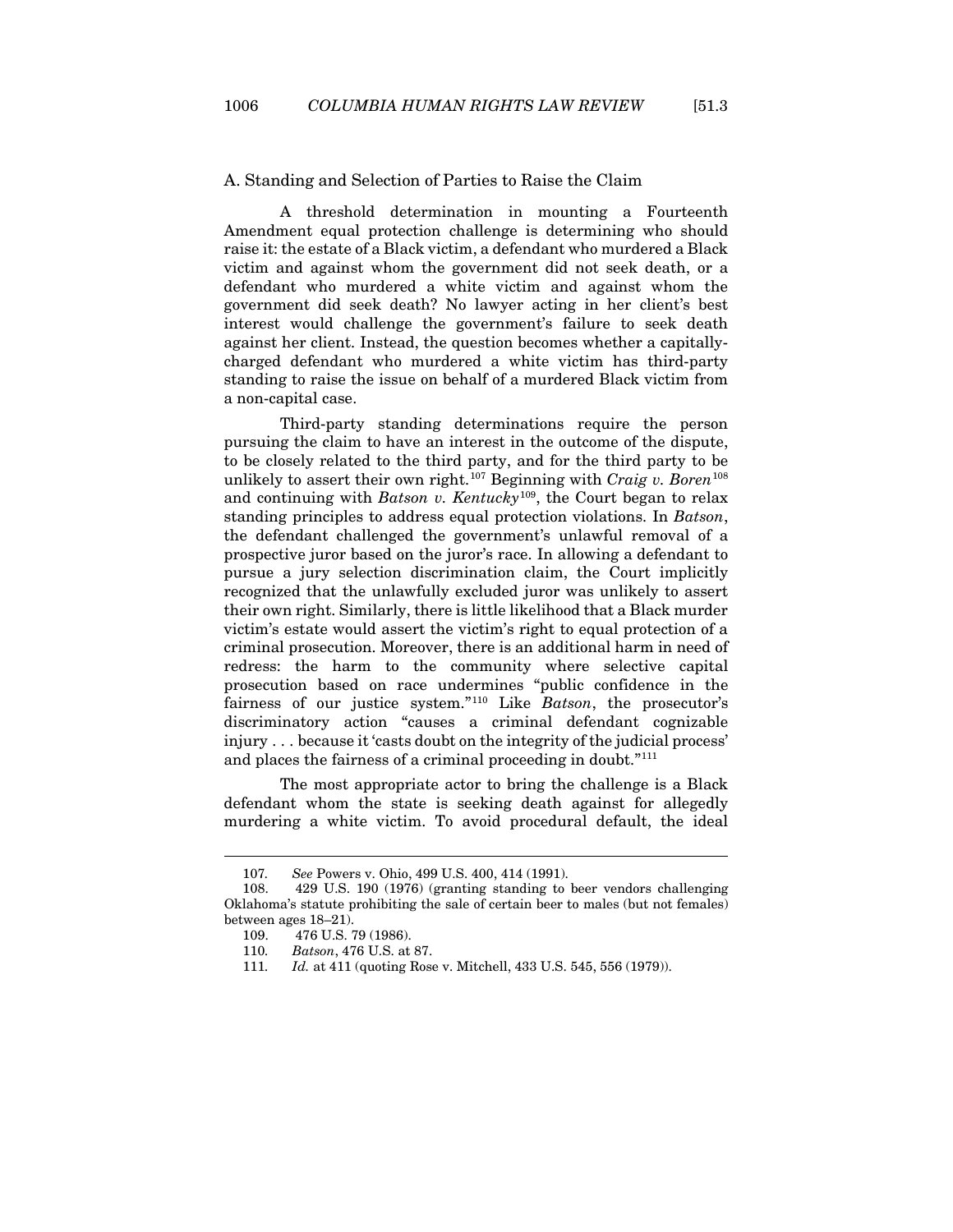procedural mechanism to raise the claim is a pretrial motion after the prosecution has filed its death notice. To raise the claim, the lawyers must find a factually similar case from the same prosecuting jurisdiction involving a white or Black defendant prosecuted for murdering a Black victim and where the state declined to seek death. The two crimes should share identical possible aggravating circumstances and should have occurred during roughly the same timeframe. These similarities—aggravating facts, prosecutor's office, and timing—will help isolate the victim's race as the distinguishing characteristic between a death-noticed case and a non-capital prosecution.

#### <span id="page-22-0"></span>B. Purposeful Discrimination

The central takeaway from *McCleskey* was that any subsequent challenge to the death penalty on equal protection grounds must include evidence of *purposeful* racial discrimination.<sup>[112](#page-22-1)</sup> Thus, when raising the claim from the perspective of a Black murder victim, such evidence must support an inference that the decisionmakers acted with discriminatory purpose when they declined to seek death. Existing statistics illustrate the stark race-of-victim disparities in law enforcement murder investigations, prosecutor charging decisions, jury sentencing, and executions. However, *McCleskey* tells us we need more.

As Anthony Amsterdam explained in his 2007 remarks reflecting on *McCleskey*, we must collect information about racism in the community where the cases are being prosecuted, in the prosecuting attorney's office, and in the investigating police department.[113](#page-22-2) We must also gather evidence of racial discrimination from the specific prosecutors involved in the charging decisions—their record of *Batson* violations, their personnel files, and any public statements they have made.[114](#page-22-3) The NAACP Legal Defense and Educational Fund's amicus brief in *Flowers v. Mississippi* is an excellent example of how to identify racism in a specific community, in a prosecutor's office, and in the practices of an individual prosecutor.<sup>[115](#page-22-4)</sup>

<sup>112.</sup> McCleskey v. Kemp, 481 U.S. 279, 351 (1987).

<sup>113</sup>*. See* Amsterdam, *supra* not[e 18,](#page-6-7) at 53–54.

<sup>114</sup>*. Id.*

<span id="page-22-4"></span><span id="page-22-3"></span><span id="page-22-2"></span><span id="page-22-1"></span><sup>115</sup>*. See* Brief of Amicus Curiae NAACP Legal Defense & Educational Fund, Inc. in Support of Petitioner, Flowers v. Mississippi, 136 S. Ct. 2228 (2019) (No. 17- 9572), 2018 WL 6921334, at \*17–36 (detailing Winona, Mississippi and the Fifth Judicial District's long history of denying African-Americans equal rights and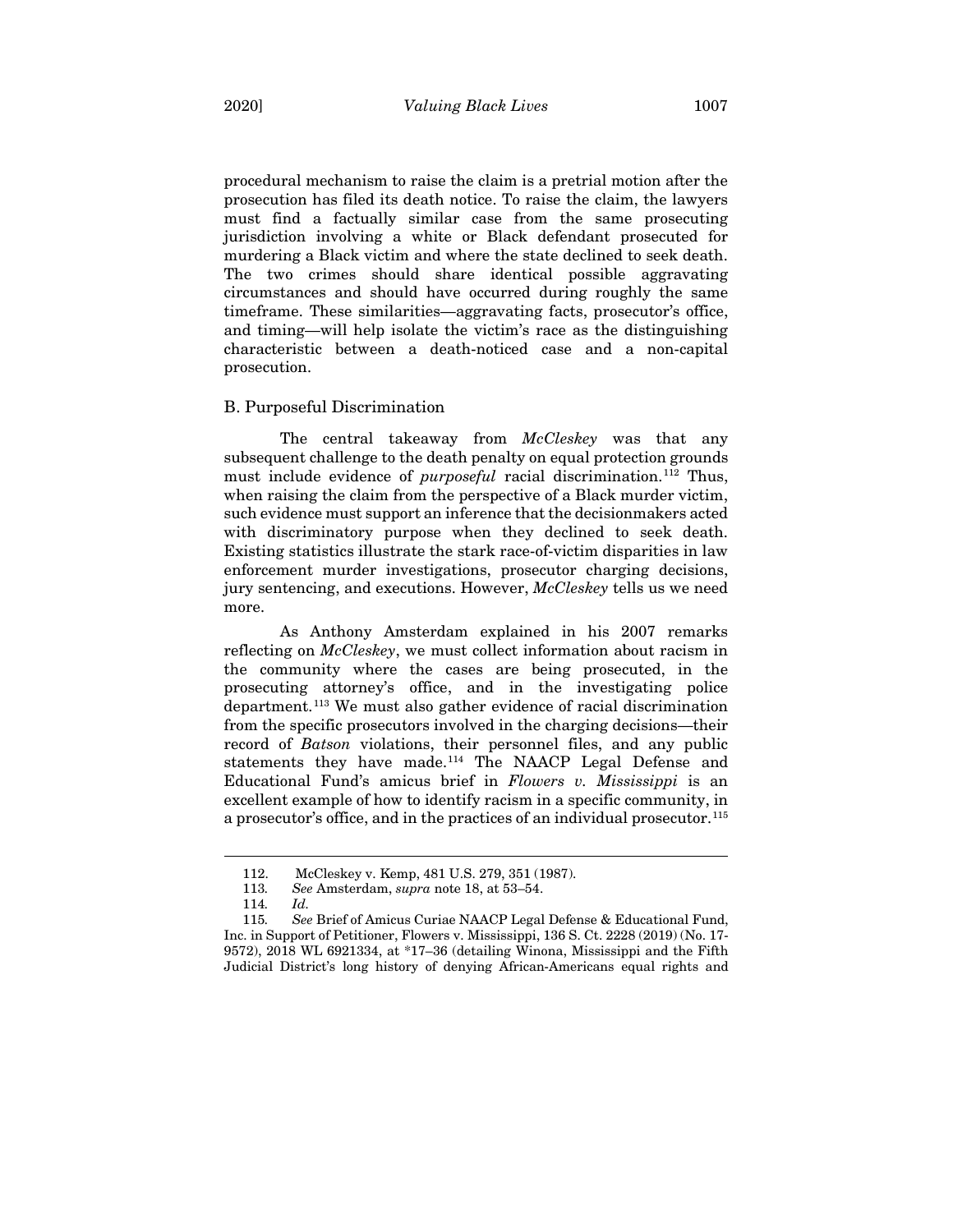A successful test case in a single jurisdiction could pave the way for subsequent challenges in other states that continue to seek the death penalty, eventually culminating in a national end to capital punishment.

#### <span id="page-23-0"></span>C. Remedy

In response to the racially disproportionate data in *McCleskey*, one of the Justices mused: "It's such a curious case, because what's the remedy? Is it to execute more people?"[116](#page-23-1) Of course not. At the time, Jack Boger demurred, offering that the Court need not make a facial holding on the constitutionality of the death penalty akin to the Court's decision in *Furman*. [117](#page-23-2) However, today the only appropriate remedy is to abolish the death penalty. States still operating a capital punishment system are incapable of administering the death penalty free from racial discrimination and arbitrariness. Legally irrelevant factors continue to drive death sentencing including the quality of defense counsel, the location of the crime, and the race of the victim (and often the defendant)[.118](#page-23-3) Expanding the death penalty's reach to include defendants in Black victim cases serves only to perpetuate the undervaluation of Black lives because the perpetrators of Black victim cases are often also Black.<sup>[119](#page-23-4)</sup>

To ensure that Black victims receive equal protection of the laws, the government must end the discriminatory imposition of capital punishment. A natural extension of valuing the lives of Black victims is to value the lives of all defendants, particularly Black defendants charged with aggravated murders.<sup>[120](#page-23-5)</sup>

District Attorney Doug Evans' record of discriminating against African-American jurors).

<span id="page-23-1"></span><sup>116</sup>*. See* Transcript of Oral Argument at 12, McCleskey v. Kemp, 481 U.S. 279 (1987) (No. 84-6811).

<sup>117</sup>*. Id* at 12–13.

<span id="page-23-3"></span><span id="page-23-2"></span><sup>118</sup>*. See* Glossip v. Gross, 135 S. Ct. 2726, 2760 (2015) (Breyer, J., dissenting) (recognizing that factors "that ought *not* to affect application of the death penalty, such as race, gender, or geography, often do.") (emphasis in original); *id.* at 2761 (explaining that "the availability of resources for defense counsel (or lack thereof)" also affects death sentencing (citing, *inter alia*, Bright, *Counsel for the Poor*, *supra*  not[e 14\)](#page-5-6)).

<sup>119</sup>*. See* Kennedy, *supra* not[e 19,](#page-6-6) at 1392.

<span id="page-23-5"></span><span id="page-23-4"></span><sup>120</sup>*. See* BRYAN STEVENSON, JUST MERCY: A STORY OF JUSTICE AND REDEMPTION 17–18 (2014).